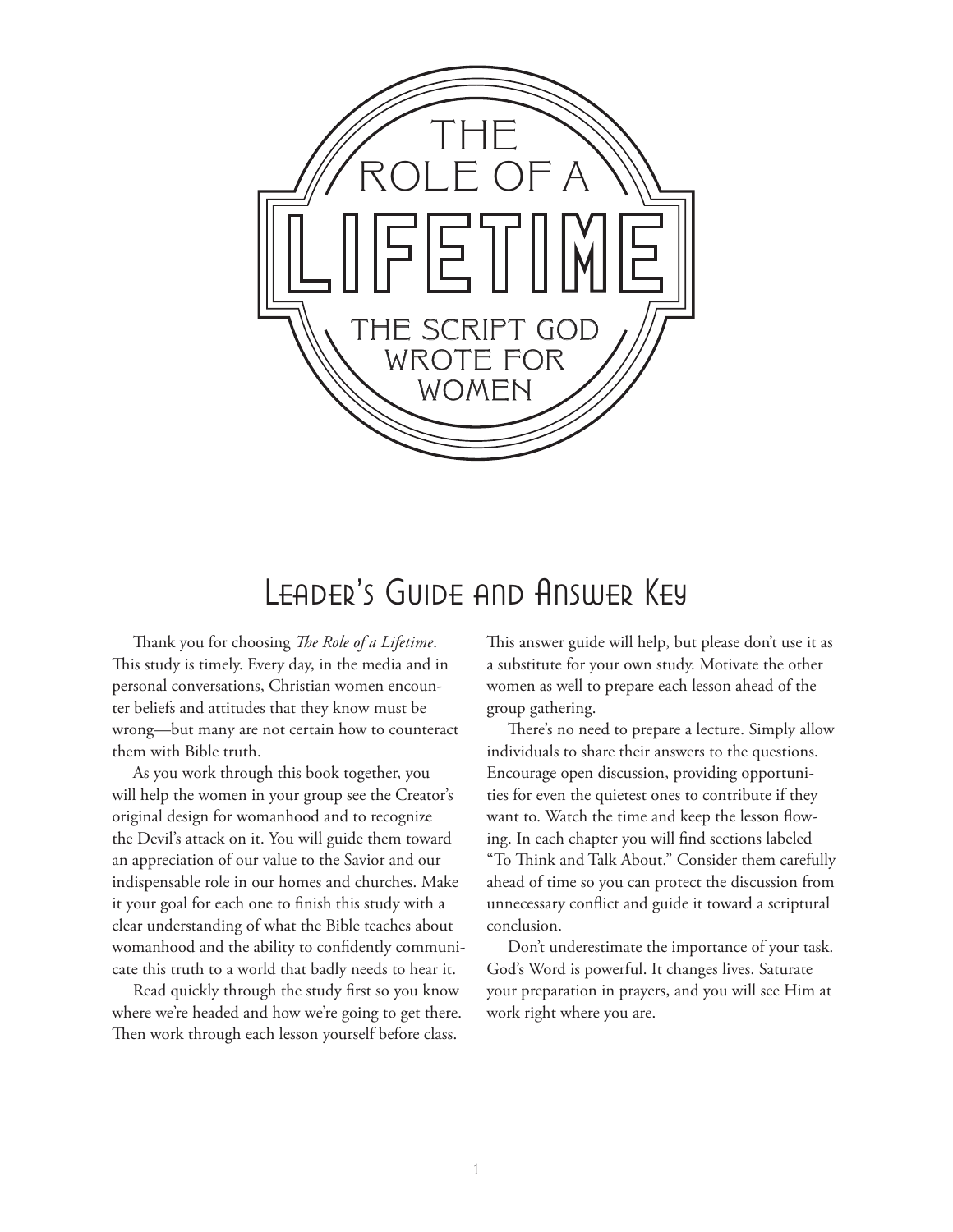*The Role of a Lifetime: Leader's Guide and Answer Key* by Claudia Barba © 2015 by BJU Press

For use with *The Role of a Lifetime: The Script God Wrote for Women* by Claudia Barba

© 2015 by BJU Press Design and page layout by Michael Boone Greenville, South Carolina 29614 JourneyForth Books is a division of BJU Press All Rights Reserved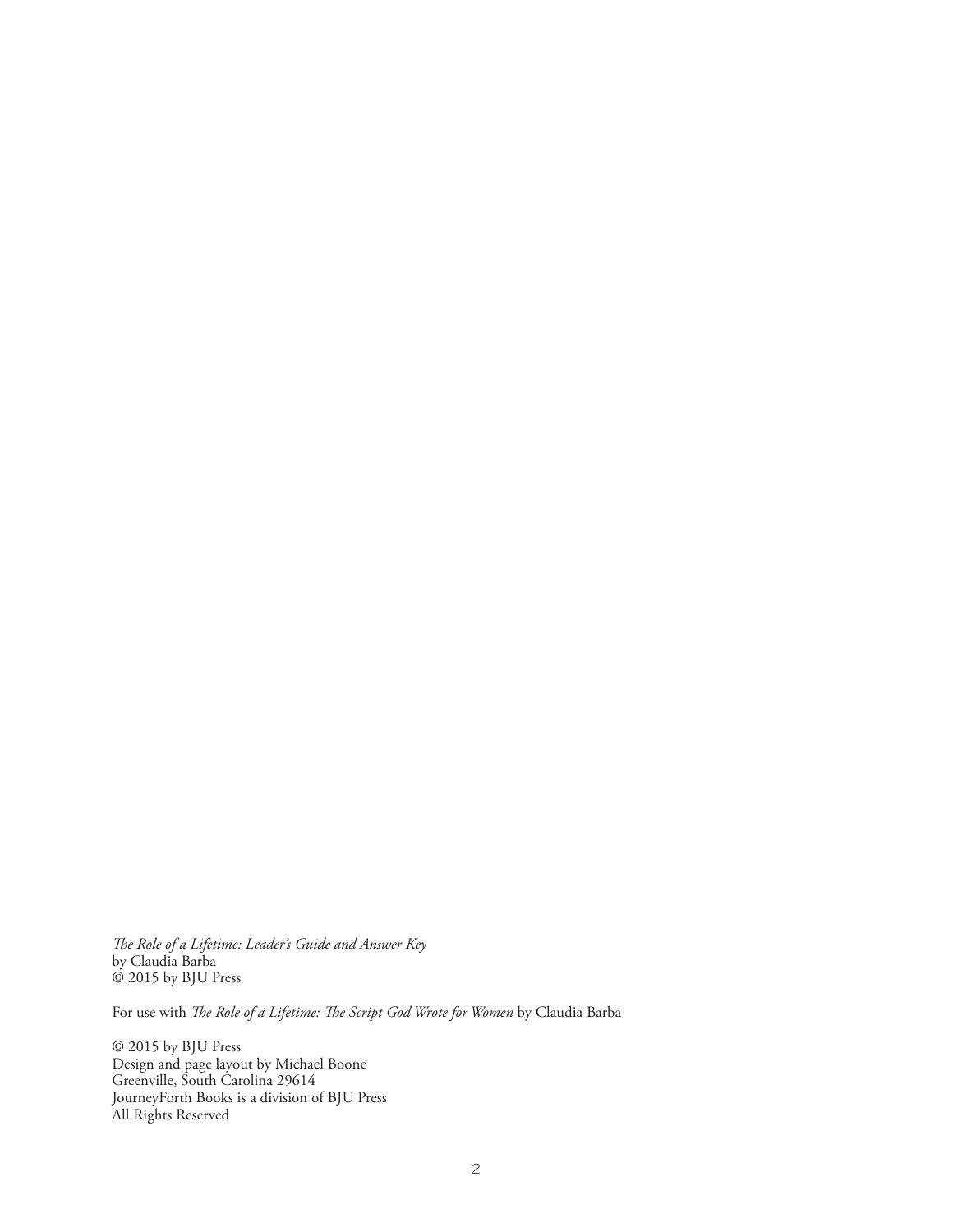# ACT ONE WOMAN IN THE GARDEN

# Chapter One Created in His Image

#### Page 4

1. God's emotions are:

John 3:16—love

Genesis 6:6—sorrow (He repented), grief

Psalm 7:11—anger

Zephaniah 3:17—joy (He sings with joy over His own)

Isaiah 53:3—painful sorrow and grief

### Page 5

2. God's special friends are:

James 2:23—Abraham

Exodus 33:11—Moses

 John 15:13–15—Whoever does what God commands is called His friend. The greatest love ever was when Christ gave His life for us, His friends (15:13).

### To Think and Talk About

Energy forces and invisible influences don't have emotions, will, and relationships. God is a supernatural being, a living person; He is not an *it*.

### Page 6

3. 1 Peter 3:12—God has eyes, ears, and a face.

 Other anthropomorphisms in scripture also give us a vivid image of God. He walks (Gen. 3:8), smells (Gen. 8:21), and leads with an outstretched arm (Ex. 6:6). One interesting reference is in Exodus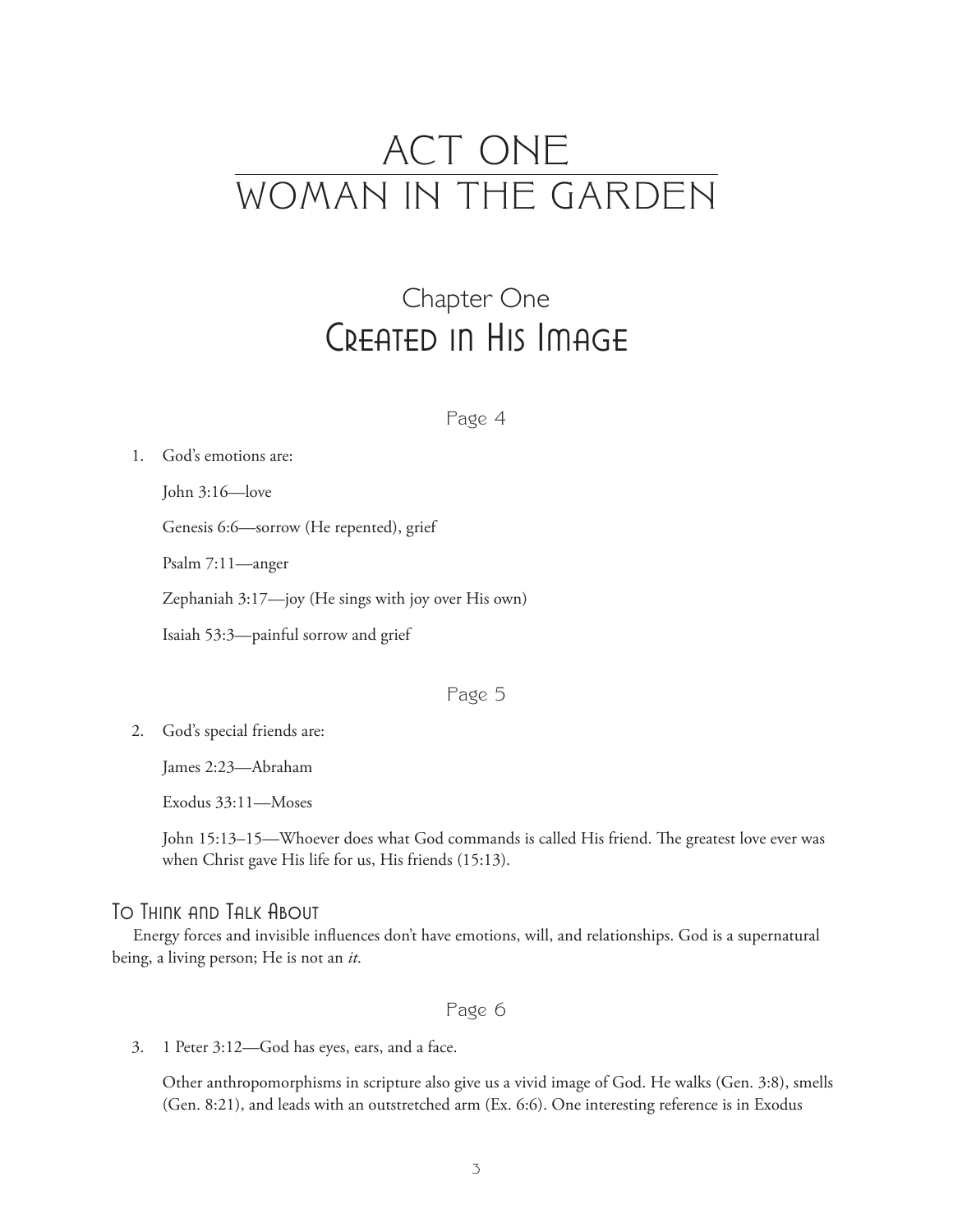4:14, where we're told "anger of the Lord was kindled." *Kindled* can be translated *burned.* The Hebrew text literally says that "the nose of the Lord burned." Ask the women to suggest other images from scripture.

4. Isaiah 49:15—God will never forget His children. A mother is sooner to forget that she even has a baby (and every mother knows how impossible that is) than God is to forget us.

Isaiah 66:13—God comforts us with the tender love of a mother for a hurting child.

 Matthew 23:37—Christ compares himself to a mother hen eager to gather her brood under her wings to protect them from predators and other dangers.

# Pages 7 and 8

5. Point out that these references come from every section of scripture.

### Page 9

### To Think and Talk About

Women may encounter this practice in some cults and even some churches. Remind your class that though God has no physical gender, He always presents Himself to us as male. To refer to Him with any other pronoun is idolatry, a breaking of the first commandment. Lead the class to verbalize a kind but scriptural response to use when they confront this issue.

### Page 10

# To Think and Talk About

Humans are spiritual beings created in the image of God. We are persons as God is a person, not complex animals with highly-developed powers such as speech. To associate us morally with lower creatures is to deny what Genesis says: we are unique in God's creation, the only creatures given a living soul. We'll learn more about this in the next chapter.

6. Romans 3:23—all have sinned

 Romans 10:9–13—the Lord of all is rich unto all that call upon Him; whosoever shall call on the name of the Lord shall be saved

John 3:16—whosoever believeth in Him should not perish

 Galatians 3:26–28—ye are all children of God by faith; neither male nor female, for ye are all one in Christ Jesus

2 Corinthians 5:10—we must all appear before the judgment seat of Christ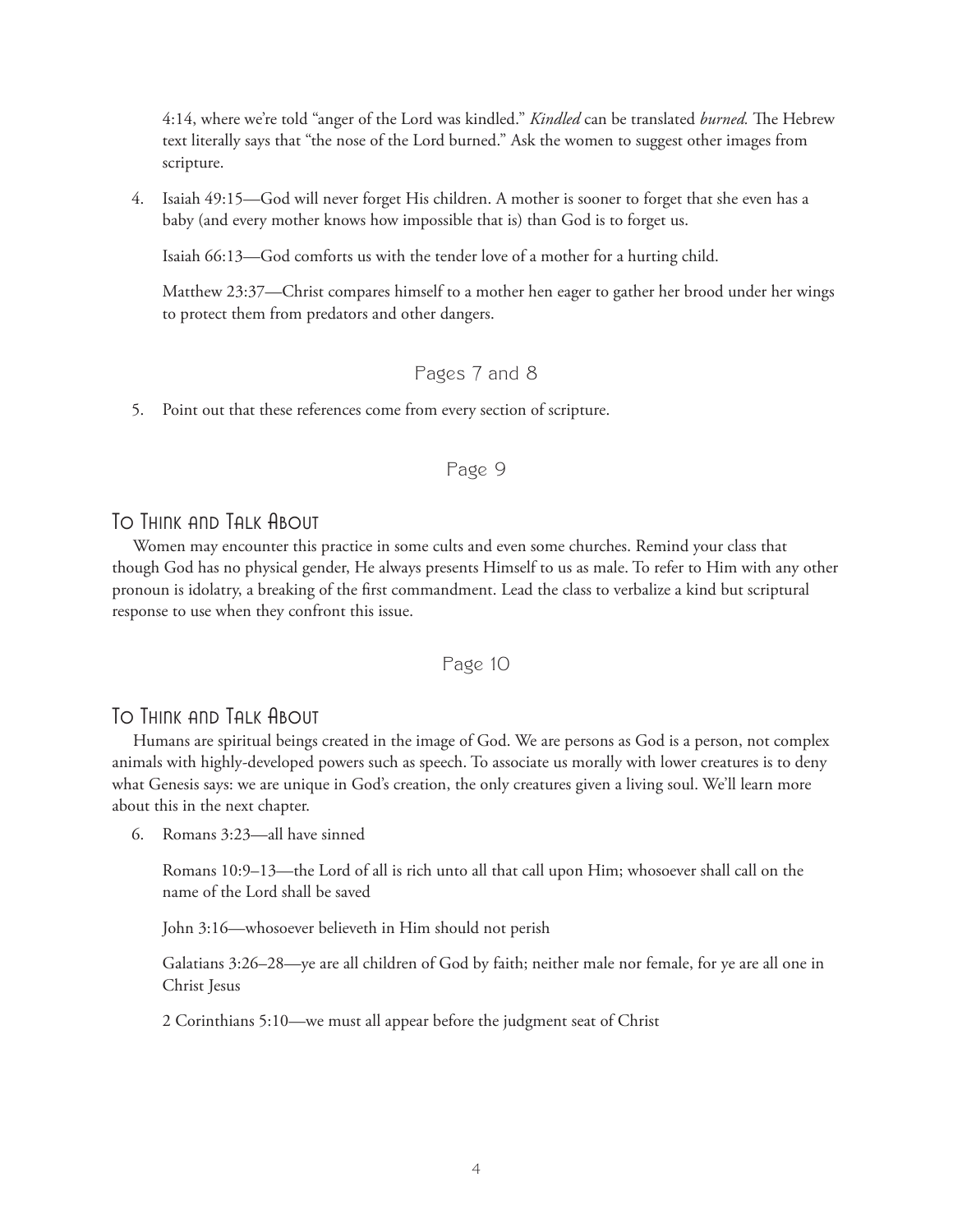# Chapter Two Created with Differences

### Page 14

1. God breathed into man's nostrils the breath of life.

 Man became a living soul. Man's body is made of the same elements as the soil, but his life—his soul—was directly given from God.

 Adam's first tasks were to dress (till) and keep (maintain) the garden, and to name the rest of God's creatures. Giving a name is an act of authority. When God gave this task to Adam, it was a mark of his dominion over animals. This set Adam apart from and above the rest of the creatures.

Missing was any creature comparable to Adam, another living soul.

2. God said that Adam's aloneness was "not good."

### Page 15

God decided to make "an help meet for him."

### To Think and Talk About

Gender "re-assignment" is essentially a futile task. It could be accomplished only by altering chromosomes, and that is impossible. A "transgendered" person is simply someone attempting to be the other gender, not someone who actually has become someone different.

3. The new creature, Eve, was made not directly from dust, but from a part of Adam's body.

#### Page 16

She was "called Woman, because she was taken out of Man."

4. Her role was to be a help meet for Adam.

 Point out the appendix on Page 123, a selected listing of the Bible uses of *'ezer*. This cannot be a demeaning, subservient role, since it is one played by God Himself.

# Page 17

### To Think and Talk About

God designed Eve with this in mind: Adam needed her. As completer, helper, aide, and companion, she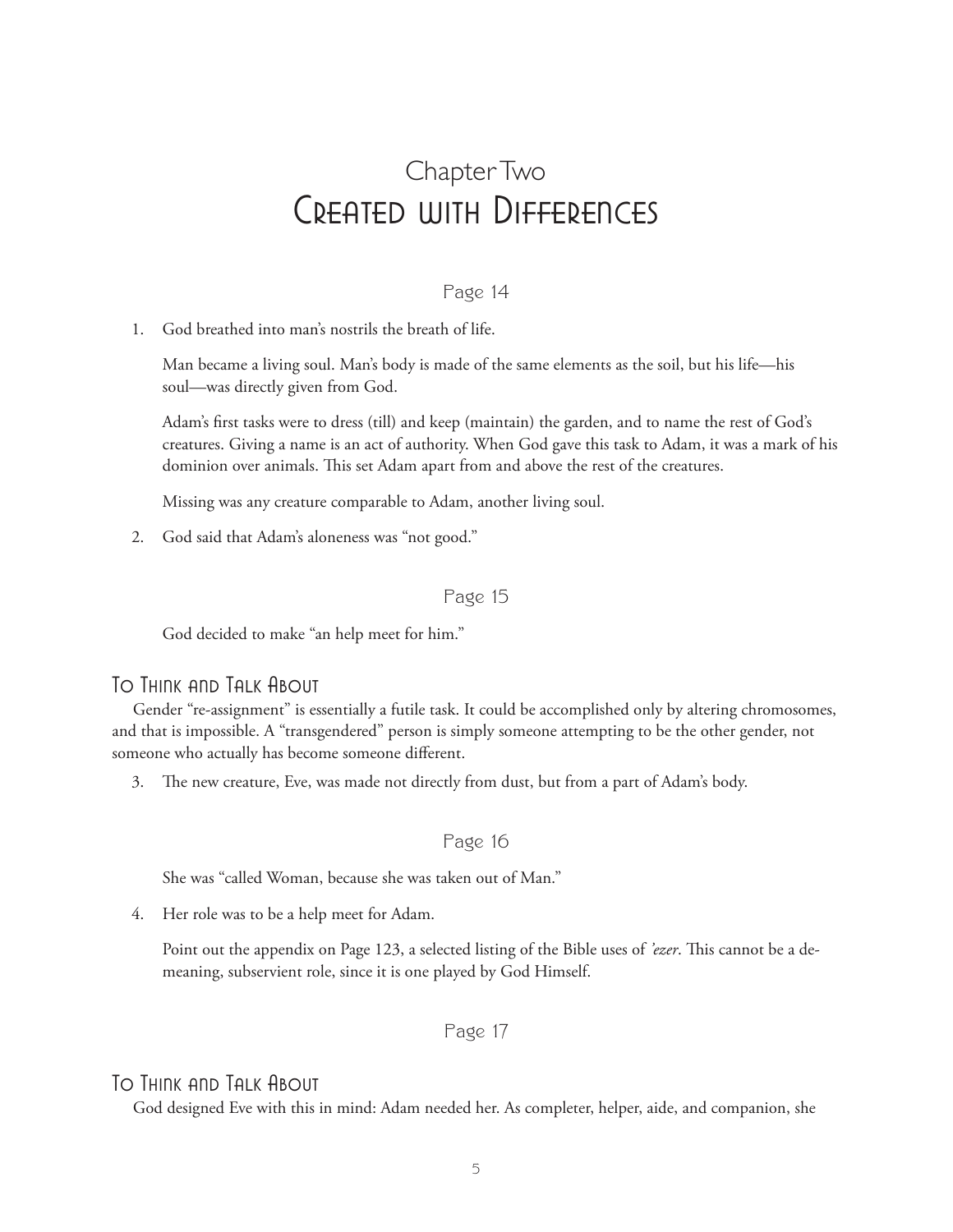was perfectly suited to play her role. Every woman since—whether married or single—has been given the title "help meet" as her commission and calling from God. Deciding to fulfill that role will have a bearing on a woman's decisions about work and career and about how and where to invest her gifts and abilities. Ask the women to discuss what jobs offer women the best opportunity to be helpers.

#### Page 18

# To Think and Talk About

Lead the women to understand that external symbols of masculinity and femininity are not trivial, but reflect our level of respect for our Creator. Steer the discussion away from specific items of clothing toward the larger biblical principles of gender distinction and our instinctive recognition of outward symbols of gender identity. (If you sense contention within your group about personal preferences, point out the Romans 14 teachings on love and forbearance.)

### Page 19

5. As your group talks about differences between men and women (this could be lively!), guide them to the conclusion that the reason males and females are not the same is because God has assigned us different roles and responsibilities. This is not a matter of superiority and inferiority, but diversity for His purposes. Help them to appreciate the way we balance each other and to recognize how much stronger and happier we are when we value and rely on each other's strengths. We need men and they need us.

# To Think and Talk About

Gender differences spring from God's plan and are His work. When we demean the other gender because they are not like us or consider them inferior just because they are different, we dishonor the One Who designed them. A one-gender world would be dull. Differences add interest, fun, variety, and color to life.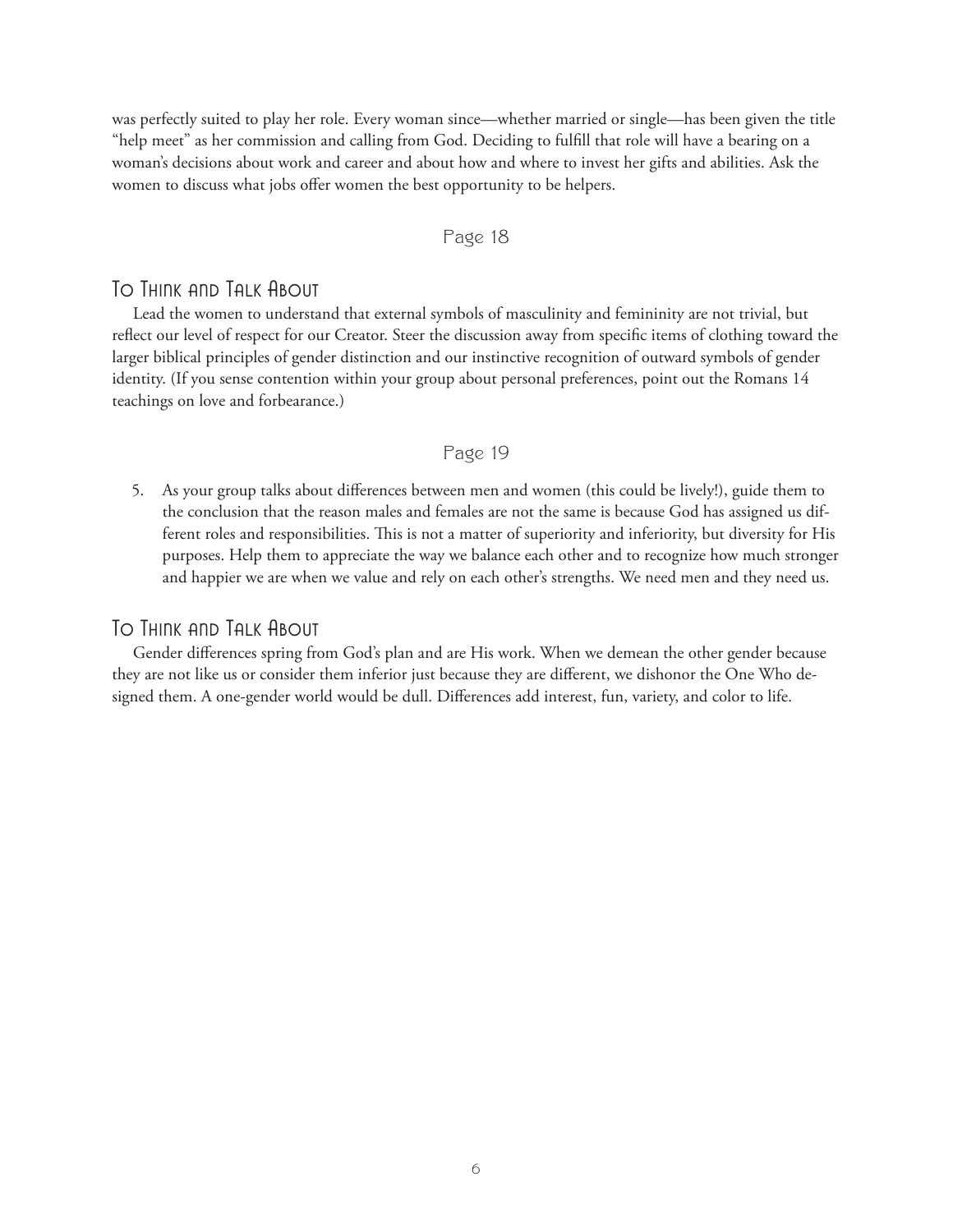# Chapter Three Meeting the Enemy

# Page 22

1. The tree of life and the tree of the knowledge of good and evil

They had no clothes, and they had no shame.

2. God designed marriage to be between one man and one woman. This marriage in the Garden set the pattern for all marriages to come.

### Page 23

There is no polygamy in God's design: one man, one woman.

 Adultery violates the oneness, the "cleaving," that God has planned. Sexual conduct is reserved for marriage between one man and one woman. If any question this, show them what God says about adultery and fornication in passages like Proverbs 5:3–23, 6:24–33, and Galatians 5:19–21. During the Sermon on the Mount (Matt. 5:27–28) Jesus Christ confirmed and expanded the eighth commandment ("Thou shalt not commit adultery"—Ex. 20:14).

3. Believers are members of His body. (See Rom. 12:5 and 1 Cor. 12:27, and notice how Eph. 5:30–32 compares our oneness with Christ with the oneness of marriage.) It is disgraceful to unite the "members"—parts of His holy, pure body—with a harlot. Because we are spiritually "in Christ" (Rom. 12:5) and His Spirit lives in our bodies (1 Cor. 6:19), physical fornication is a spiritual disgrace.

# Page 24

4. They could not eat from the tree of the knowledge of good and evil. Evil had been present in the universe since the fall of Satan, but it had not yet invaded the earth.

If they did, they would "surely die."

The fruit of the tree of life offered the ability to live forever.

# Page 25

5. He was one of the animals God had created, the most "subtil" among them.

# To Think and Talk About

The media is as skilled as Satan himself at presenting sin, especially immorality and profanity, as normal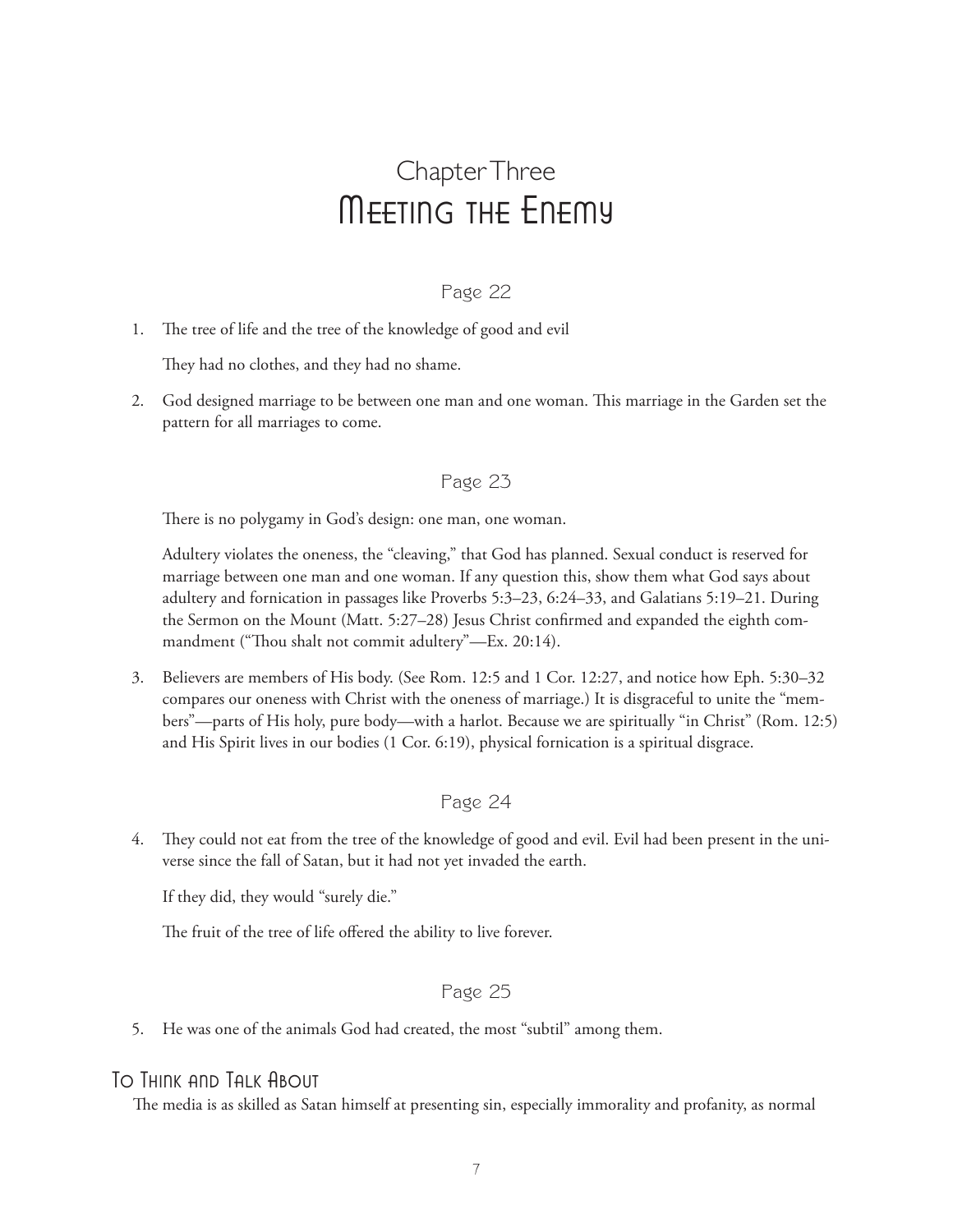and pleasurable and as a way to make friends, fit in, and enjoy life without suffering any harmful consequences. In general, God and His Word are absent from the popular media, except when it wants to mock or demean them. We can protect ourselves and our families either by avoiding watching or listening to these deceptions or by pointing out their fallacies and carefully countering them with truth. These verses will apply to your discussion: Psalm 101:3, Proverbs 11:5–6.

### Page 26

- 6. Satan's ambition was to be exalted above God, to rule on a throne higher than His. This motivated his rebellion in heaven, his temptation of Eve in the Garden of Eden, and his activities among us today. He wants the worship due to God. The irony is that, instead, someday he will be "brought down to hell, to the sides of the pit" (Isa. 14:15).
- 7. He was perfectly, absolutely beautiful (and knew he was).

He and his servants are hideous beings disguised as "angels of light."

 He was, and still is, full of wisdom (skill, wit, not God's wisdom). Do not underestimate Satan's abilities or intelligence.

He was present in the Garden of Eden. (Note that the correct reference is Eze. 28:13.)

 He was cast out of heaven because of his ungodly ambition, his pride and arrogance. (Note that the correct reference is Ezek. 28:15–17.)

### Page 27

- 8. Satan is tempting her to doubt God's words. And he insinuates that it was unkind for God to put this restriction on them. Since the garden was their home—why shouldn't they be allowed to eat from one of their own trees?
- 9. Eve omitted the word "freely," making God look less generous.

She added the words "neither shall ye touch it," making God look severe, unreasonable, and stingy.

### Page 28

10. When you doubt that the Bible is God's trustworthy Word, when you take away or add to its words, you have fallen prey to Satan. The first step to defeating his wicked influence over your mind is to recognize that he is using the same tricks on you that he used on Eve. Do what James 4:7 says, "Resist the devil, and he will flee from you."

# To Think and Talk About

There is a popular notion that when people (or even pets) die, they hover over us as invisible companions and guardians. The Bible says that God uses angels as protectors, guides, and ministers for His people (Heb. 1:14), but these angels are a special group of created spirit beings subject to His will. They aren't dead humans—and certainly aren't dead animals. Satan has angels as well, who followed him in his rebellion and were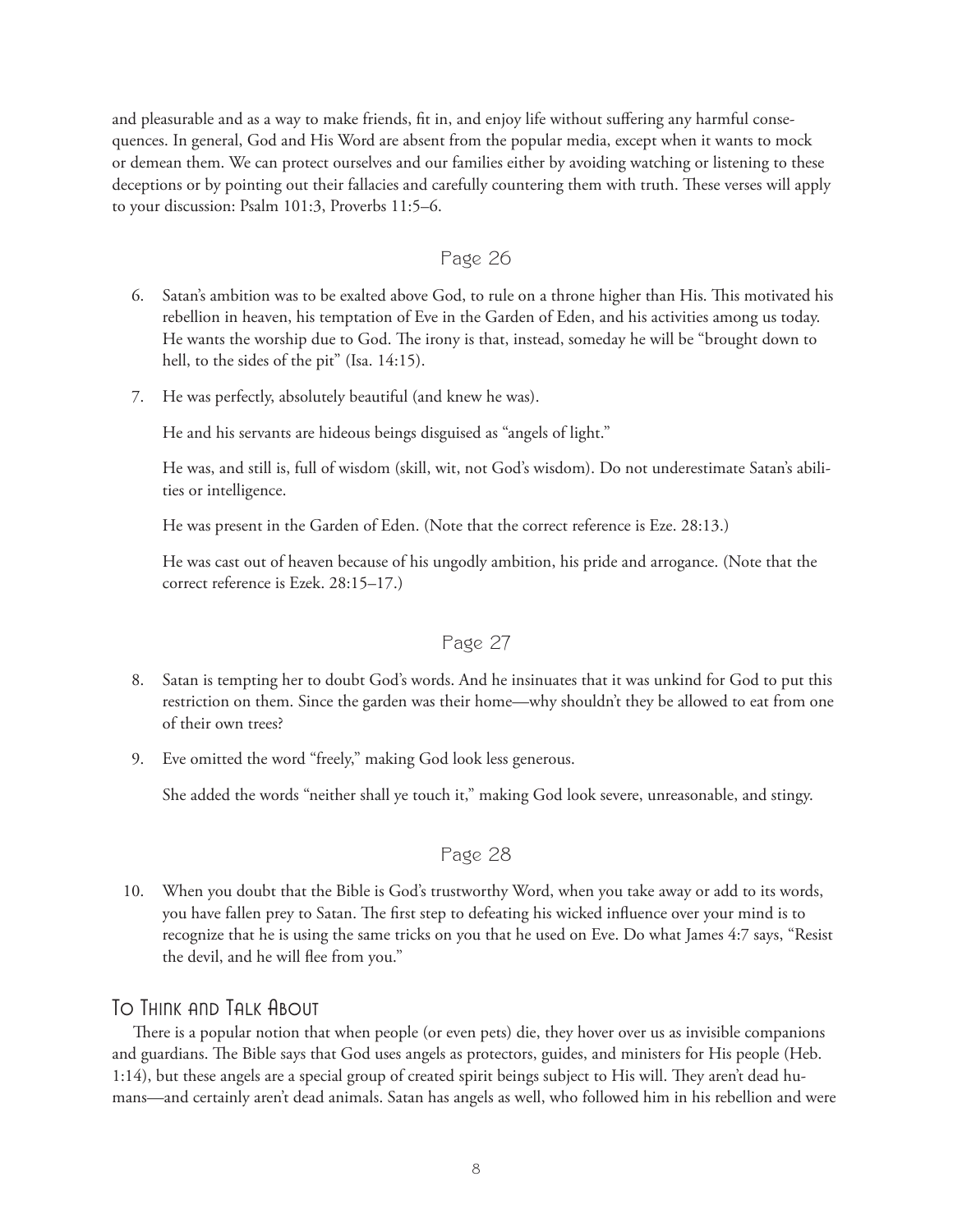cast out of heaven with him (Rev. 12:9). They are evil angels or demons. We should beware both of believing false popular teachings about angels and of believing that every spirit being is good. We must test, try, and prove the spirits (1 John 4:1). God's angels would never lead us to do anything contrary to His Word.

# Page 29

Women are most tempted to doubt God's promises and goodness when they are enduring a trial, especially one that involves someone we love. The more serious the trial, the greater the temptation to doubt.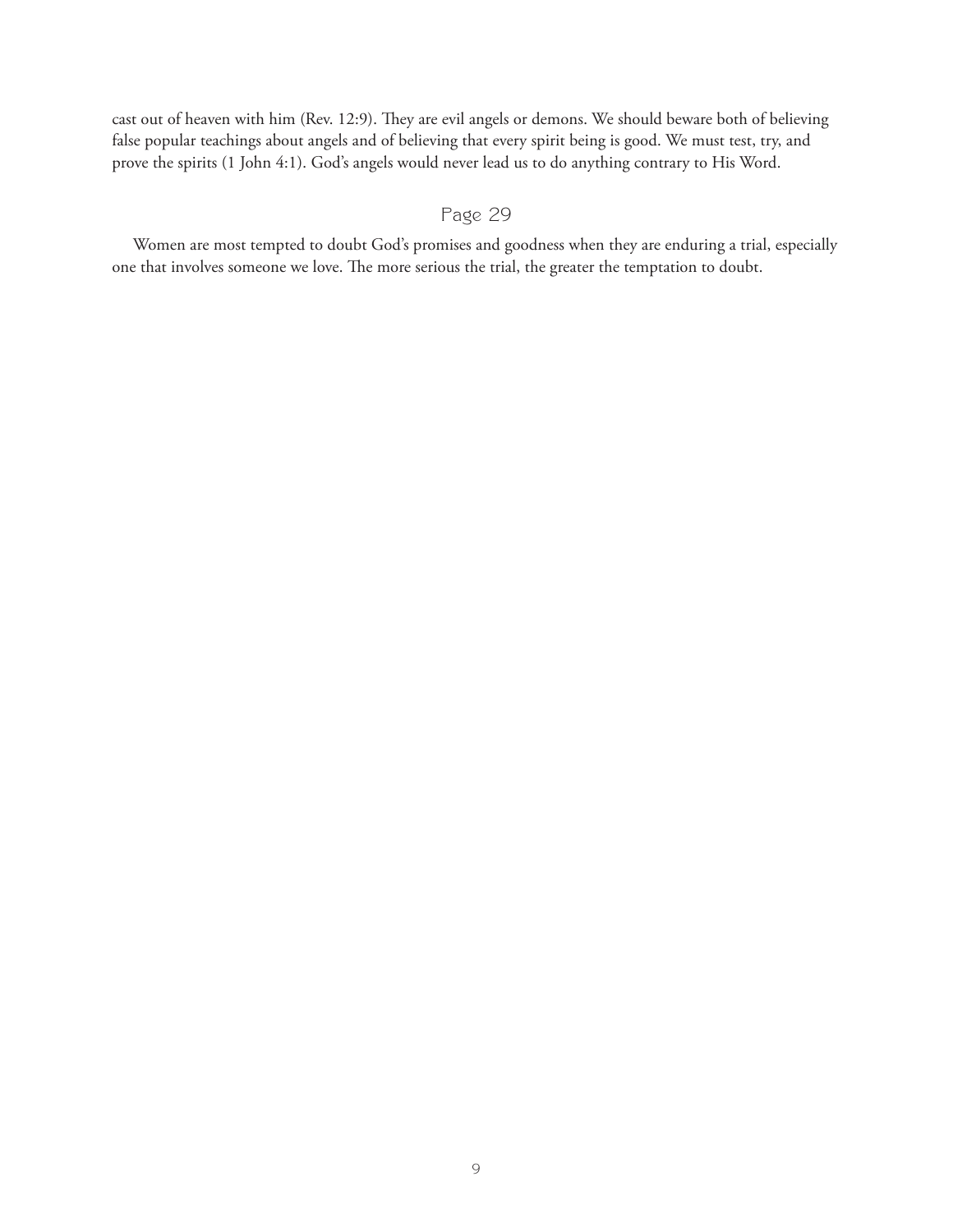# Chapter Four Making the Choice

### Page 30

1. Eve was deciding whether she would follow God's direction. Every choice to obey or disobey God's written Word is a choice like Eve's.

### Page 31

 Eve was deceived by the cunning scheme of Satan. Also, rather than following the leadership of her husband Adam in obeying God, she drew him along with her. (Note that the correct reference is 2 Cor. 11:3).

# To Think and Talk About

Times of solitude are important in our walk with God, but one of Satan's devices (2 Cor. 2:11) is to take advantage of us when we are alone. We are stronger when we stand together. The company of others who love God and are willing to hold you accountable will help you do right when tempted, especially when your companion is a husband who takes seriously his responsibility to help you grow in godliness. It's likely that Satan was using Eve as a tool to get Adam to sin, and his plan worked.

### Page 32

- 2. Women are tempted by food (to eat too much), by laziness (to exercise too little), by materialism (to shop and spend to feel satisfied), and by lust (through romantic books and novels). Romans 13:14 applies: "But put ye on the Lord Jesus Christ, and make not provision for the flesh, to fulfil the lusts thereof." Not making provision for a special temptation might mean establishing accountability with someone else for diet, exercise, budgeting, or use of media.
- 3. Women covet others' houses, furniture, jewelry, shoes, clothes, and more.

 Marketers know him to beautifully display great stuff, to persuade us that everyone else has it but we don't, and to create longing for it. We can totally avoid (which is hard) or ignore all advertising, or we can commit ourselves to obeying the tenth commandment (Ex. 20:17) and seeking godly contentment (1 Tim. 6:6, Heb. 13:5).

### Page 33

4. The devil is skilled at getting us to call "evil good, and good evil" (Isa. 5:20) by revising word definitions and knocking morality off its biblical foundation. We need to watch out for any re-defining of right and wrong.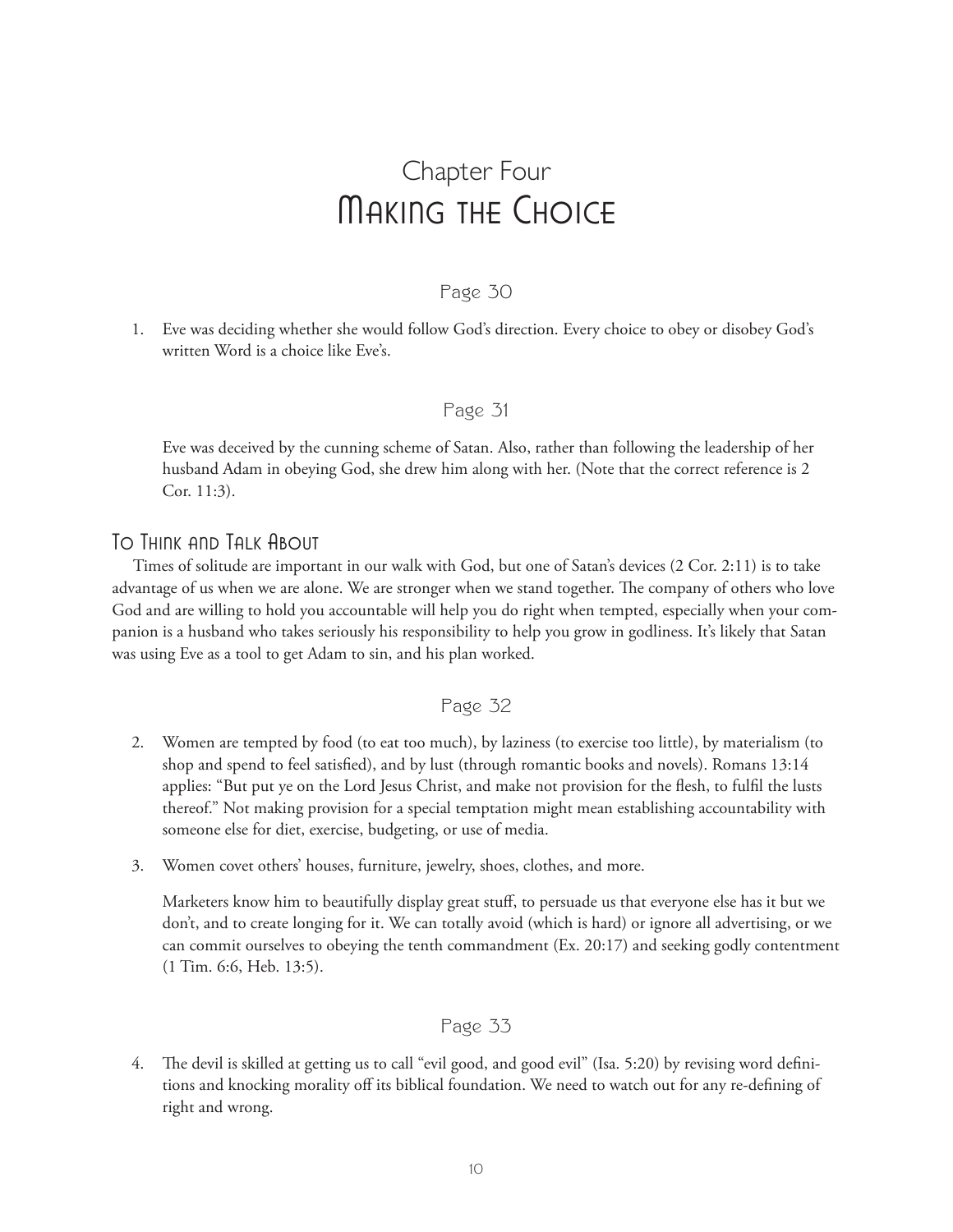# To Think and Talk About

Proverbs 9:17–18 and 20:17 make it clear that giving in to sin is tasty for a short time, but the end is nasty. "The way of transgressors is hard" (Prov. 13:15). Satan uses the three lusts—the lust of the flesh, the lust of the eyes, and the pride of life—to lure us into sin, and he uses the pride of life to convince us that we can sin without penalty.

- Page 34
- 5. He was not deceived. He knew that eating the fruit was contrary to God's will, and he chose to disobey. It was the first human act of rebellion against God.

### Page 35

#### 6. The one man was Adam.

The moment he disobeyed, sin and death entered the world.

Death has "passed upon" all men. Physical and spiritual death are our inheritance from Adam.

Page 36

# To Think and Talk About

When a woman sins, those closest to her suffer: family members, friends, coworkers, and her church family. Sin has a ripple effect as we wound with our tongues, disappoint those who count on us, or set a bad example.

7. We are all sinners.

The "wages [payment due, like a salary] of sin is death [both physical and spiritual]."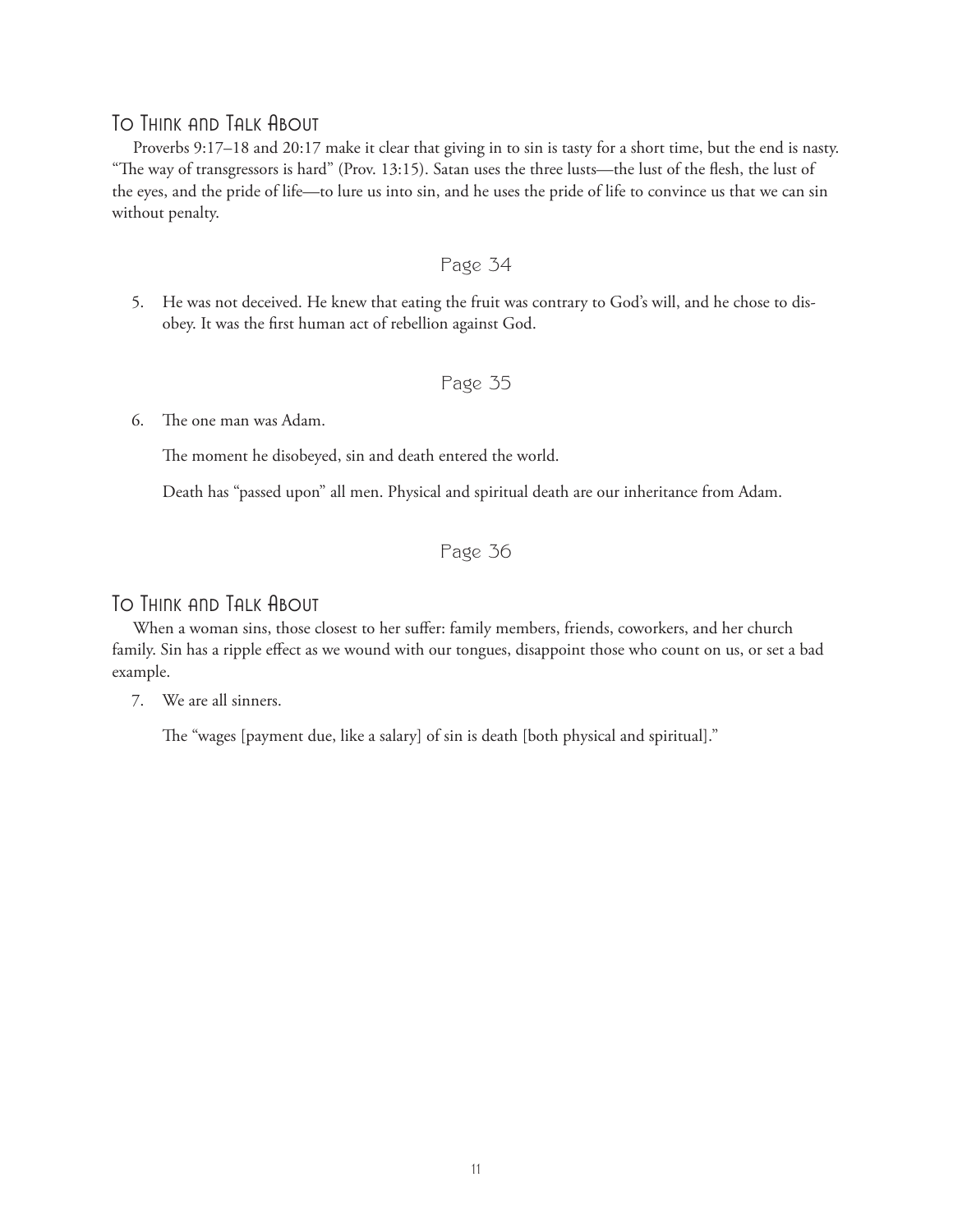# Chapter Five Bruised by the Fall

### Page 40

1. They knew they were naked.

They made themselves clothes from fig leaves.

2. God made them more durable clothing from animal skins.

#### Page 41

3. They hid from God, the One they had been used to walking with in the cool of the day.

 They knew they were naked—both physically and spiritually. They had never before known guilt or shame, but now they did, and fear of the One they had disobeyed caused them to try to hide from Him.

4. God wanted them to confess what they had done and their excuses for it. This, by the way, is an effective way to deal with the guilty. Asking a child to say out loud what he did and why can help his mother know how to handle his disobedience.

 God spoke to Adam first because he was the one guilty of sin. Eve was deceived by Satan; Adam wasn't (1 Tim. 2:14).

### Page 42

5. No one is completely responsible for another person's sin. Eve offered the fruit to Adam; he chose to take it. Notice how Adam implied that God was partially to blame when he described Eve as "the woman whom thou gavest to be with me" (Gen. 3:12). "She picked the fruit. She gave it to me," Adam said.

 Eve in turn blamed the serpent. "He beguiled [deluded, deceived] me," she said. And he did, as 2 Corinthians 11:3 and 1 Tim. 2:14 say. But Eve did not have to give in, no matter how powerful the persuasion. Neither do we.

### To Think and Talk About

We blame others for our sin, especially the people closest to us. We claim that we were just reacting to their provocations or following their lead. Or we blame stress and fatigue, aches and pains, hormones and cycles for our lack of emotional control. But according to 1 Corinthians 10:13, we can always resist temptation and do right.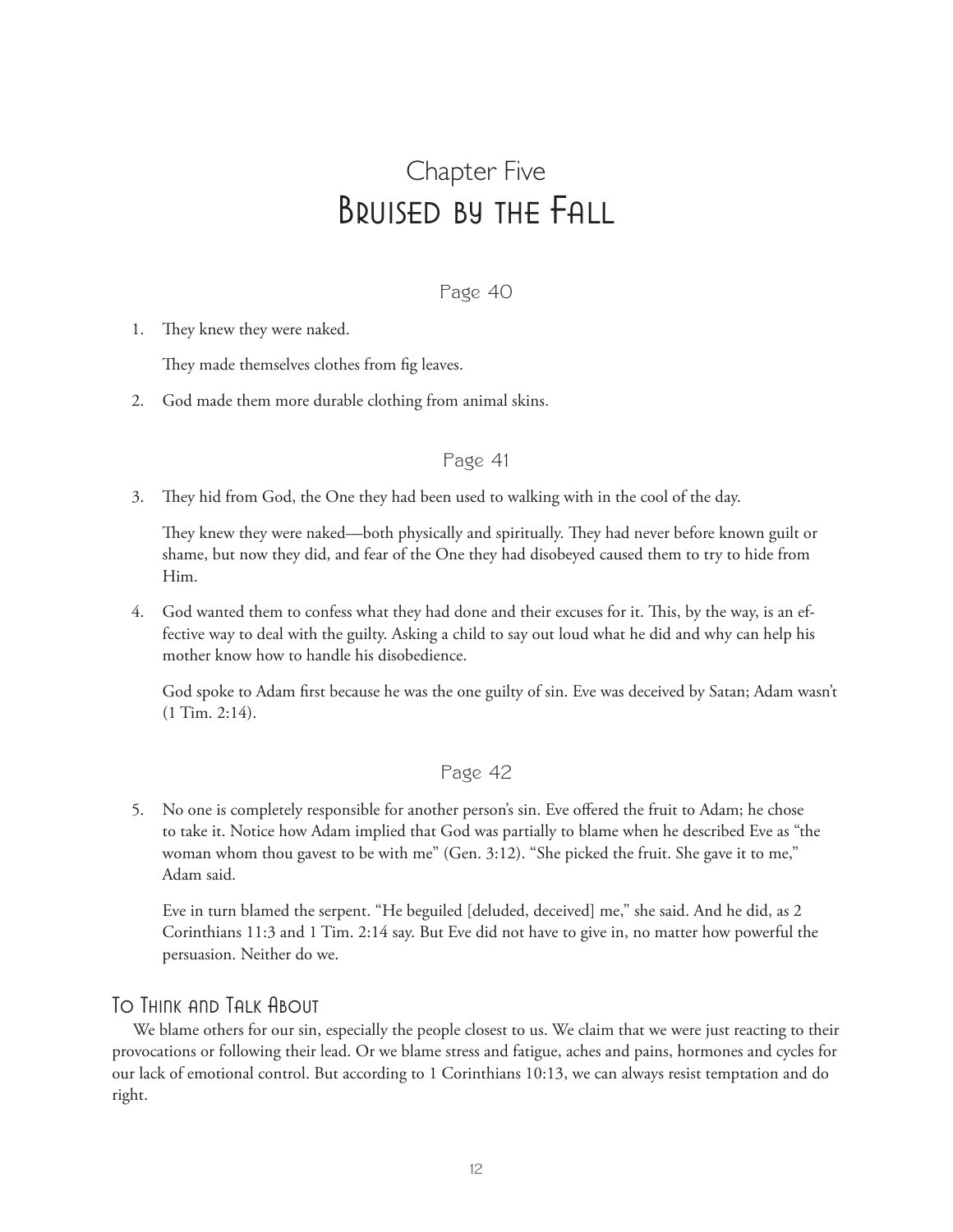- 6. The serpent now will slither along on his belly, eating dust. This may have meant that his food would be mingled with dirt.
- 7. Jesus Christ, born of a virgin.

### Page 44

 The seed of Satan are those who have never been born again, who live in unrighteousness, who show no evidence of brotherly love, which is one sign of a child of God (1 John 4:7–8).

8. He will be thrown into "the lake of fire and brimstone" where he "shall be tormented day and night for ever and ever."

### Page 45

9. Pregnancy brings with it some unpleasant physical symptoms, and labor and delivery are painful.

### Page 46

### To Think and Talk About

If a wife is asked by her husband to violate a command of God that is clear in the scripture, she can refuse to obey. Before she does that, she should be sure she is on solid biblical ground, and she should calmly appeal his decision.

#### Page 47

10. Marriage is an illustration of the relationship of Christ and the church. A wife submits to her husband as the church submits to Christ. Christ is the Savior of the church as the husband "saves" his wife by protecting her from harm and providing for her needs. Christ's self-giving love for the church is a husband's model of sacrificial love for his wife. He is to cherish her and help her grow in grace and purity. He is to love her as much as he loves himself, cleaving to her in the lifelong one-flesh bond of marriage. Notice that God assigns heavy responsibilities to a husband. A wife is not answerable to God for her husband, but the husband will give account for the spiritual condition of his wife (Eph. 5:25–27).

#### Page 48

11. Working the ground to provide food would become sweaty, hard toil, complicated by weeds and unpredictable weather. What God planned as pleasant, rewarding work would now be drudgery. This applies today to any sort of work.

Though a man may enjoy what he does to make a living, it's still work.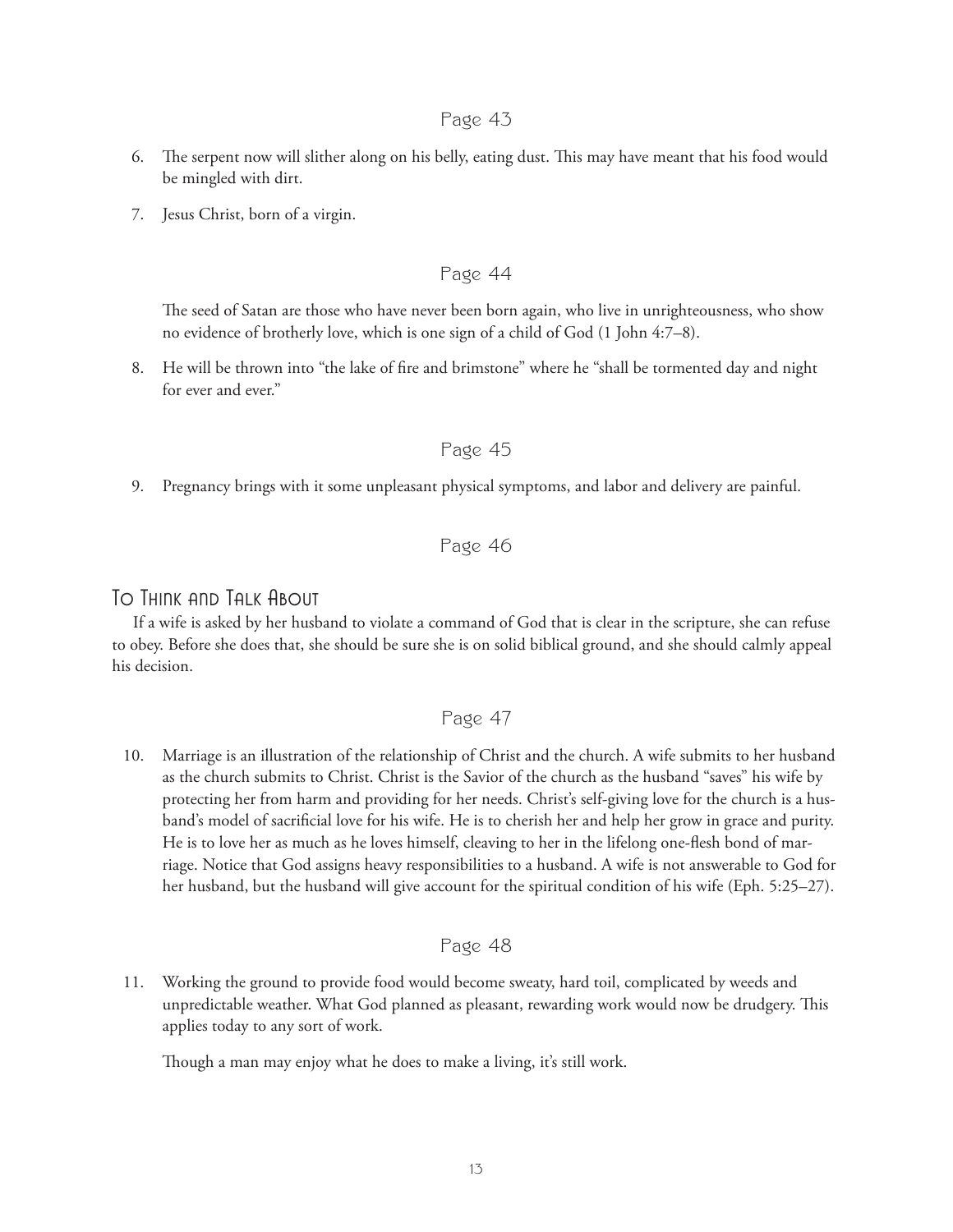# To Think and Talk About

A wise woman will honor any man who faithfully provides for her through his work. She can compensate for a lack of recognition at his workplace by showing him admiration at home. She can encourage him with words of gratitude and spend his income carefully. She can make home an encouraging, restful refuge from his daily grind.

Page 49

# To Think and Talk About

Turn any struggles women are willing to share into prayer requests for the group.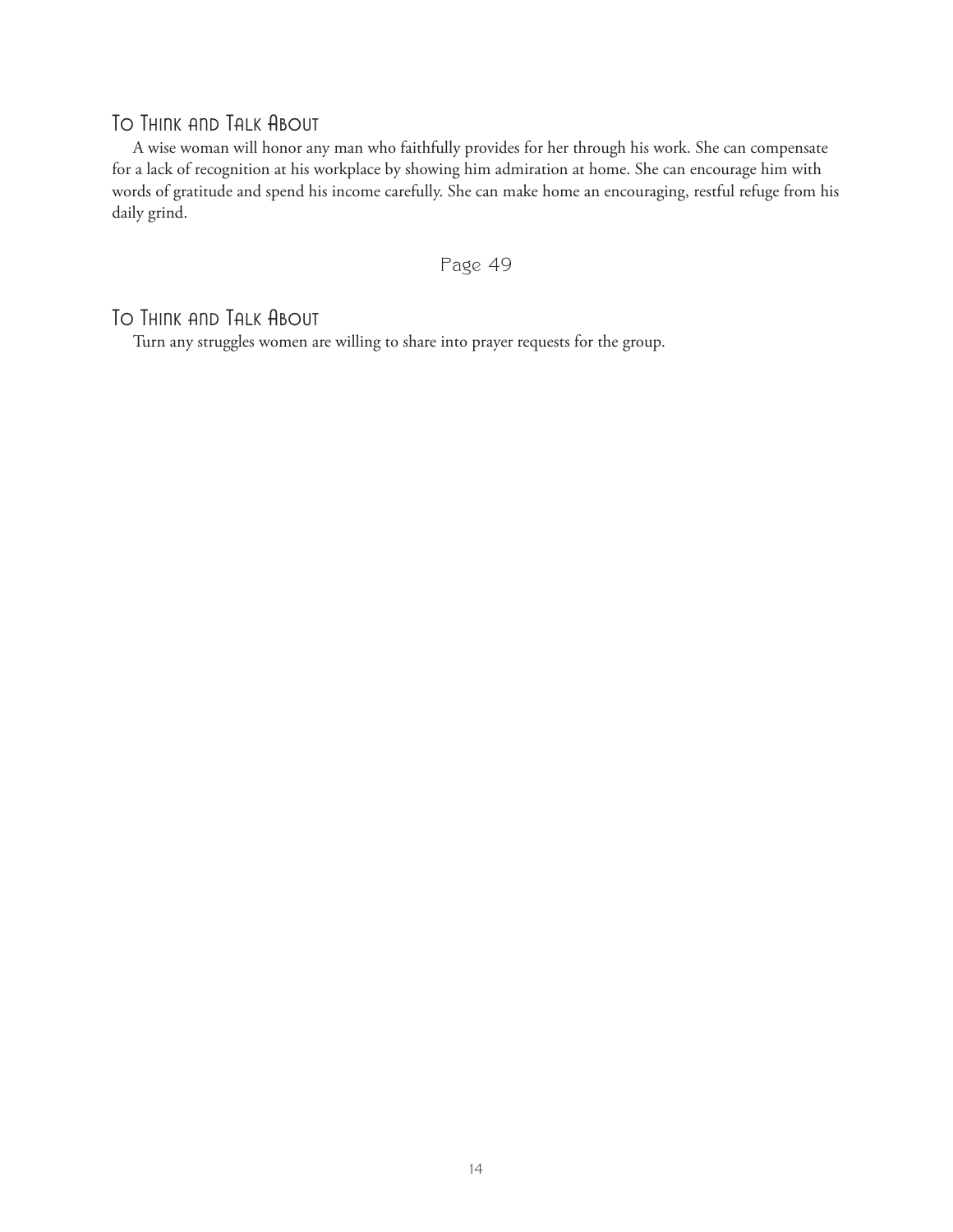# Time for an Intermission

# Pages 51–52

These questions will help you to review the chapters of Act One. During discussion, ask the women to use scripture as a basis for their responses to these controversial topics. God's Word, not our own opinions, is our authority and the source of all truth.

# . . . and a Change of Scenery

# Pages 53–55

As you summarize this section, make sure that the women understand that though many did not follow His instructions, the God of the Old Testament wanted women to be honored and protected in the home and society, and welcomed as full participants in worship.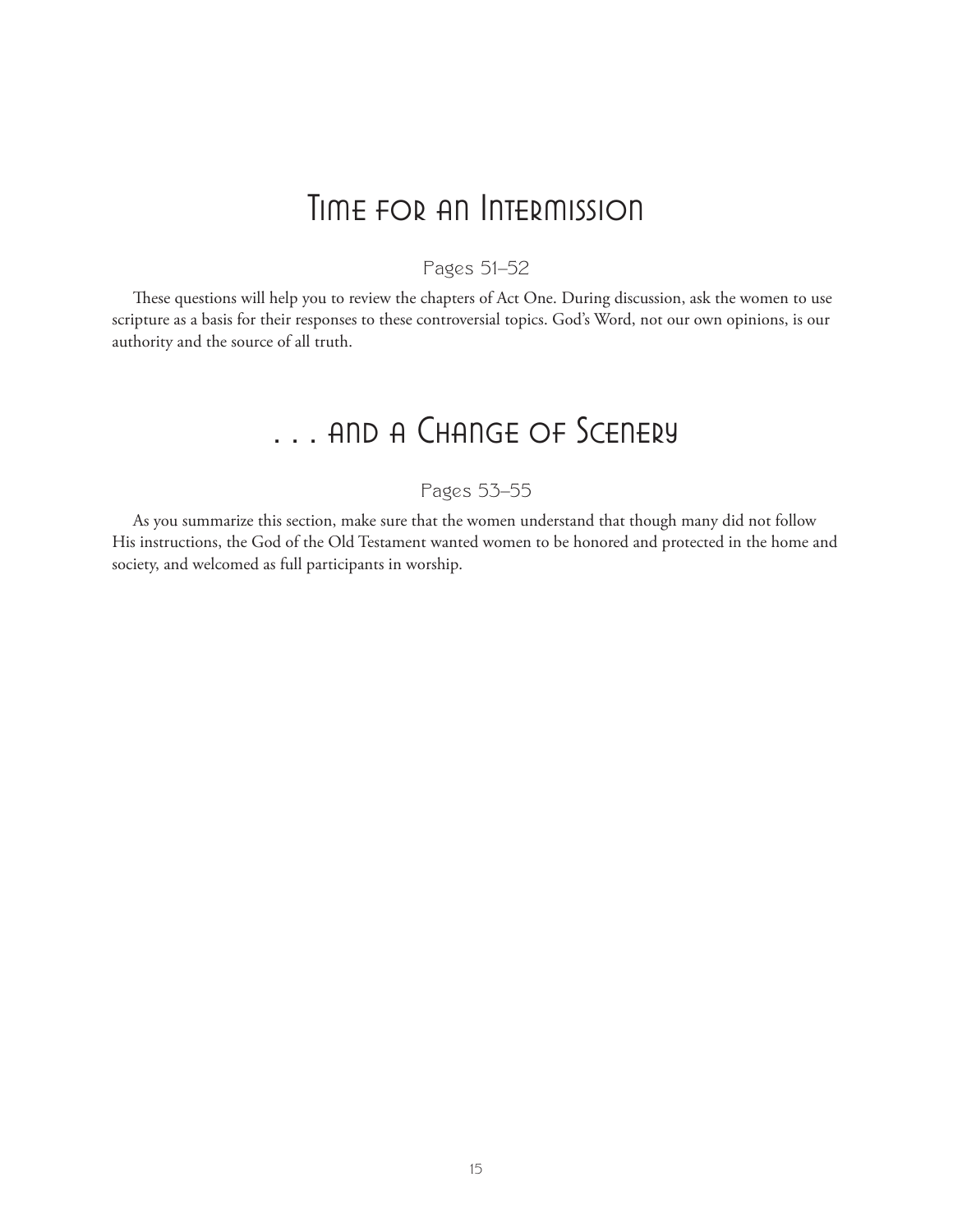# ACT TWO WOMAN IN THE GOSPELS

# Chapter Six Made of a Woman—the Friend of Women

# Page 60

1. We cannot fully understand all the purposes of our triune God. But because Jesus took on the body of a man and lived among us (John 1:14), experiencing the totality of human life (except for sin), He can understand our needs, help us survive temptation, and be a sympathetic high priest to intercede for us (Heb. 2:17–18, 4:15, 8:1, 12:2).

Page 61

# To Think and Talk About

A Christian mother needs to remember that her children are not her own. She is only a steward of young lives that belong to God. Her goal is to see them grow into godly, independent adults. Keeping this in mind will give her courage to discipline them when they need it, even if it causes her pain. It will help her let them go gracefully when it's time for them to "leave and cleave" to their own mates, and to show spiritual maturity, not self-concern, when they move away to follow God's call.

Page 62

# To Think and Talk About

Mary was Jesus' mother on earth, but just like every other human being, she was a sinner who needed a Savior. She said she would be called "blessed"—a word that simply means "happy." There is only one mediator between us and God, and that is Jesus Christ. We do not pray to Mary, and she does not intercede with Him for us.

### Page 63

- 2. Iron (like a knife or pair of scissors) is more useful when it has been whetted, or sharpened. A woman's true friend helps her become more useful to her Savior by encouraging her strengths and gently pointing out her weaknesses. True friends help each other grow in grace. "And let us consider one another to provoke unto love and to good works" (Heb. 10:24).
- 3. Martha was busy serving (probably a meal) while Mary sat at Jesus' feet listening to Him teach.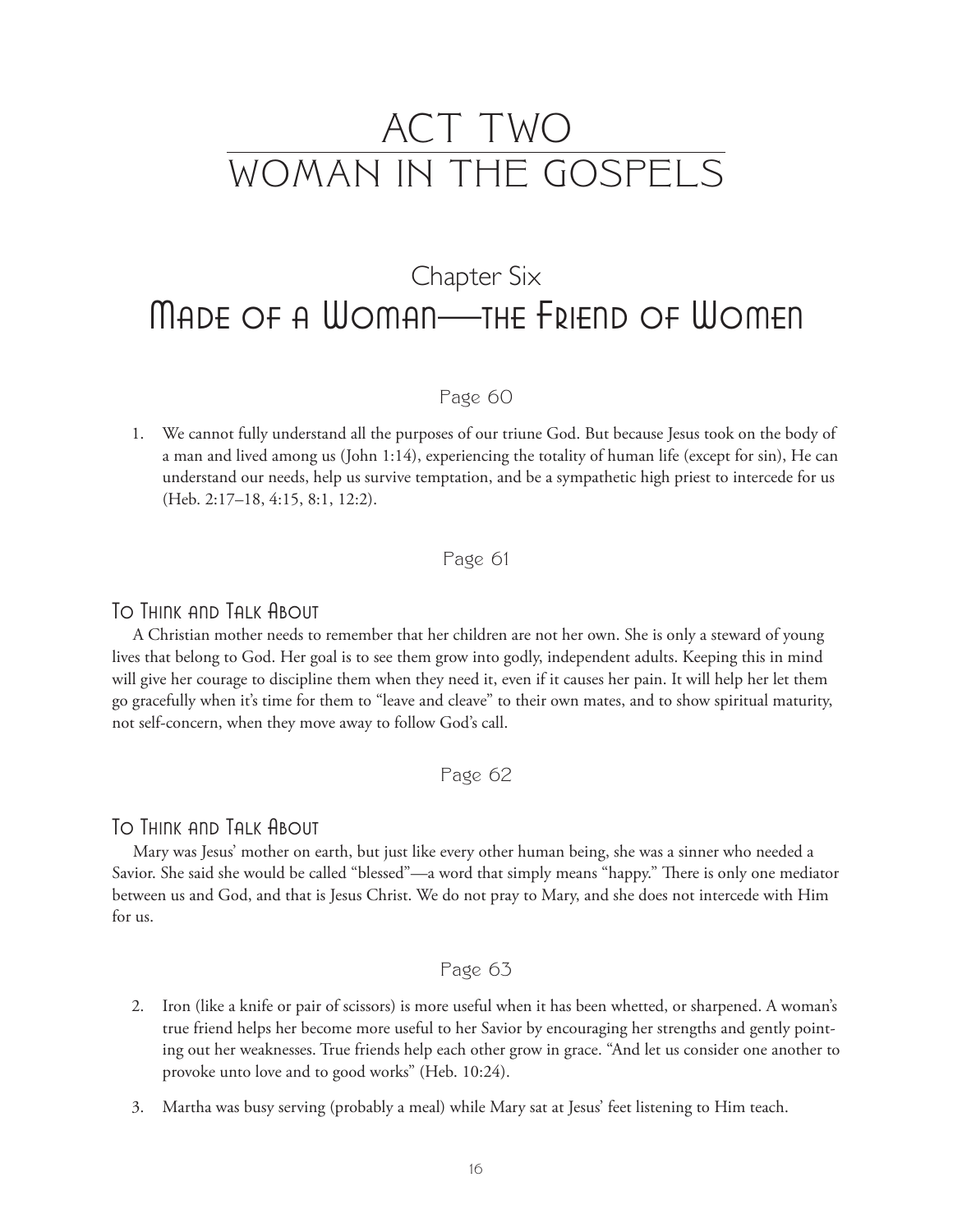# To Think and Talk About

We are often "cumbered [distracted] about much serving" (Luke 10:40) in our homes. Sitting at Jesus' feet—spending time alone with Him—may require getting up earlier or leaving less-important tasks undone. Even small children can be trained to play alone while Mom has quiet time with God. Or we can adopt a "grab and go" approach, taking small bites from His Word to chew on while we do whatever has to be done. There's always time for what we do first, and somehow we always manage to find time to do what we really want to do.

- 4. They were close friends so there was no need for long explanations. They knew He would know how much they needed Him, and how quickly.
- 5. Martha called Jesus "Lord," a respectful title like Master. She doesn't seem angry or resentful, but wistful and regretful instead. She must not have grasped Jesus' omnipotence, for He did not need to be physically present in order to heal Lazarus (see John 4:46–54).

 Martha already believed that Jesus could raise her brother from the dead, for He had a special relationship with the Father.

# Page 65

- 6. She believed Lazarus would be brought to life at the final resurrection of the dead. Though doubted by sects such as the Sadducees, this doctrine had been believed since the days of Job (Job 19:26-27) and Daniel (Dan. 12:2).
- 7. Jesus taught her that the resurrection was more than just an abstract doctrine, for He Himself was the source of life. Those who believe in Him, He said, are given the gift of eternal life. After they die physically, they are still spiritually alive.
- 8. She knew Who Jesus was: "the Christ, the Son of God," the Promised Messiah.
- 9. She was expecting the stench of a body dead for four days, not her brother come back to life.

# Page 67

# To Think and Talk About

Joy is a sweet gift of God, but pain handled scripturally is a path to holiness. It is His most useful tool of character development. It shows us our weakness (which He already knows) and our dependence on Him. When a storm breaks, we run home to Him. Women may want to share briefly the lessons they have learned from their trials. A discussion of Ecclesiastes 7:2-4 would be a good way to end this chapter.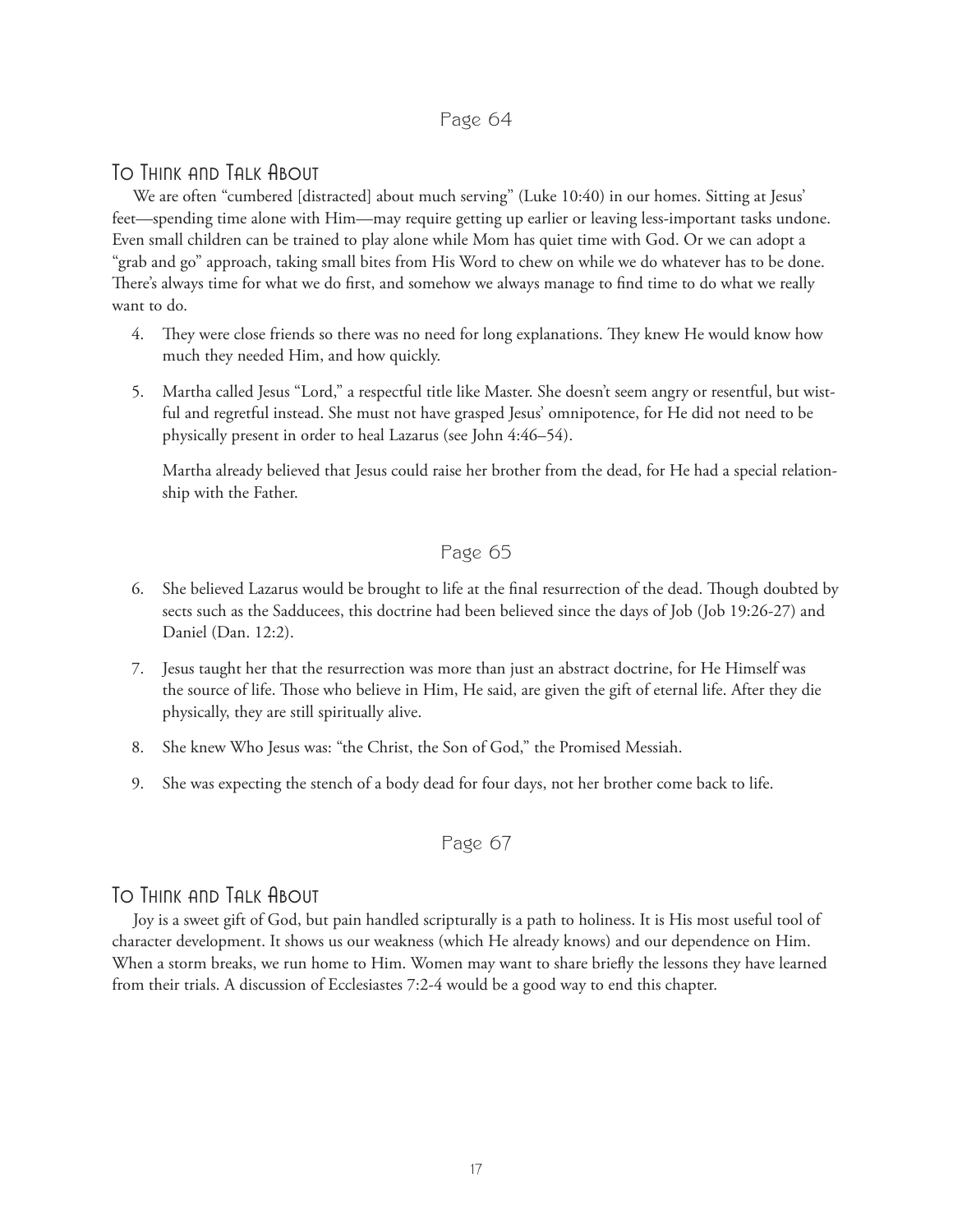# Chapter Seven Women Serving Christ—Christ Serving Women

# Page 68

1. Jesus was traveling through cities and villages in Galilee, preaching and sharing the good news of His kingdom.

His twelve disciples were with Him.

2. A group of women was traveling along with them, women who had been healed of spiritual (demonic) and physical illnesses. Among them were Mary Magdalene (healed of possession by seven demons), Joanna, and Susanna. Though some have said that Mary Magdalene was once a prostitute, there is no evidence of this. She and Joanna were among the women who went to the garden tomb on the morning of the resurrection (Luke 24:10).

### Page 69

3. They followed and served out of love and gratitude.

They would have paid for some of the necessities of life, such as food and lodging.

- 4. Jesus lived on earth as a poor man for our sakes. We know that He had worked as a carpenter (Mark 6:3), but during His public ministry He did not own property or have any other means of support.
- 5. Living in poverty, dependent on others, was part of the humiliation of the incarnation. Because He was willing to be poor on earth, we can share in the riches of salvation (Phil. 2:5–8). Because He was poor, He understands our need for daily bread (Matt. 6:11). Notice that Jesus miraculously provided food to feed other hungry people—more than five thousand in Matthew 14:13–21 and more than four thousand in Matthew 15:32–38. He did not do the same for Himself and His disciples on a daily basis.

# To Think and Talk About

Our "substance" is any material good we own. Think of ways we can use our money, houses, cars, or groceries to serve Him by serving others.

### Page 70

- 6. They were there simply because they knew He was suffering, and they loved Him. They are a good example for us.
- 7. They saw where Jesus' body was laid. Early the morning after the Sabbath, they arrived at His tomb with spices to anoint His body. This was duty, tradition, and a final act of love for their Master, and it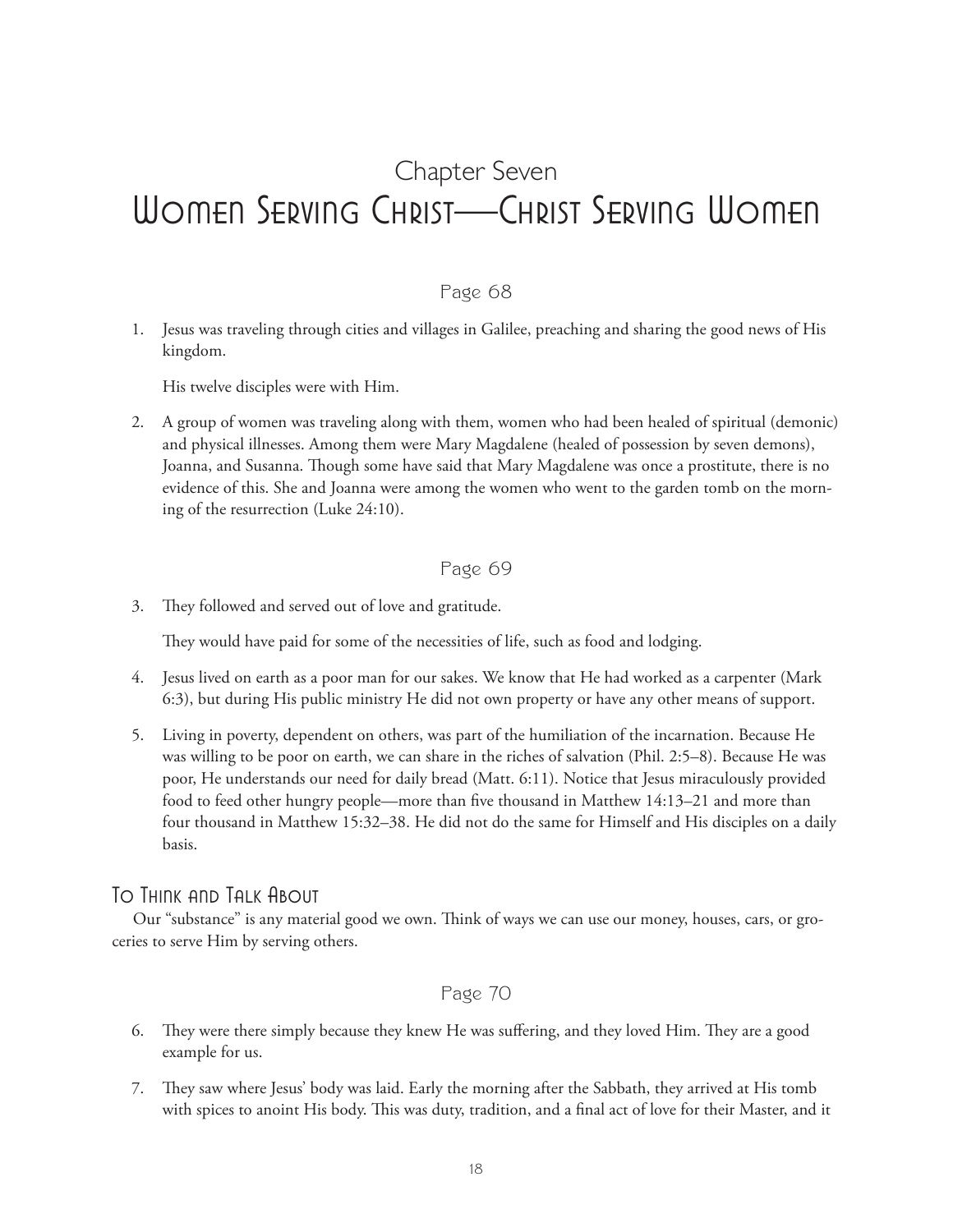shows that they did not expect the resurrection.

### Page 71

## To Think and Talk About

Rather than demanding that we serve Him, our Savior came to be our servant. Instead of harsh condemnation, He offers us mercy and loving kindness. He doesn't order us to make sacrifices as a price of forgiveness; He made Himself the all-sufficient sacrifice for our sins (1 Pet. 1:18–19). He fulfilled the impossible demands of the old law, "blotting out the handwriting of ordinances that was against us, which was contrary to us, and took it out of the way, nailing it to his cross" (Col. 2:14). The payment for our sin cost Christ everything, and yet that payment is free and open to all who will simply believe (Rom. 10:13).

8. She was stooped and could not raise herself up. Her disease was satanic in origin, and she had been this way for eighteen years (Luke 13:11, 16).

### Page 72

- 9. Jesus had healed (done physical work) on the Sabbath.
- 10. Even the strictest keepers of the Law would humanely lead their animals to water on the Sabbath.

# Page 73

11. A woman who had been bleeding for twelve years came near and touched the hem of Jesus' robe.

# Page 74

12. She was instantly healed, and she knew that the bleeding had stopped.

Jesus was conscious that healing power had flowed out of Him.

He wanted to point her out to the crowd and honor her for her faith.

### Page 75

- 13. She was miserably demonized—severely possessed—by demons.
- 14. She had come to believe that Jesus was the Messiah expected by the Jews, and therefore had power over devils.

She was probably insistent and intolerably loud, causing a public scene they found humiliating.

Page 76

15. He said nothing at all.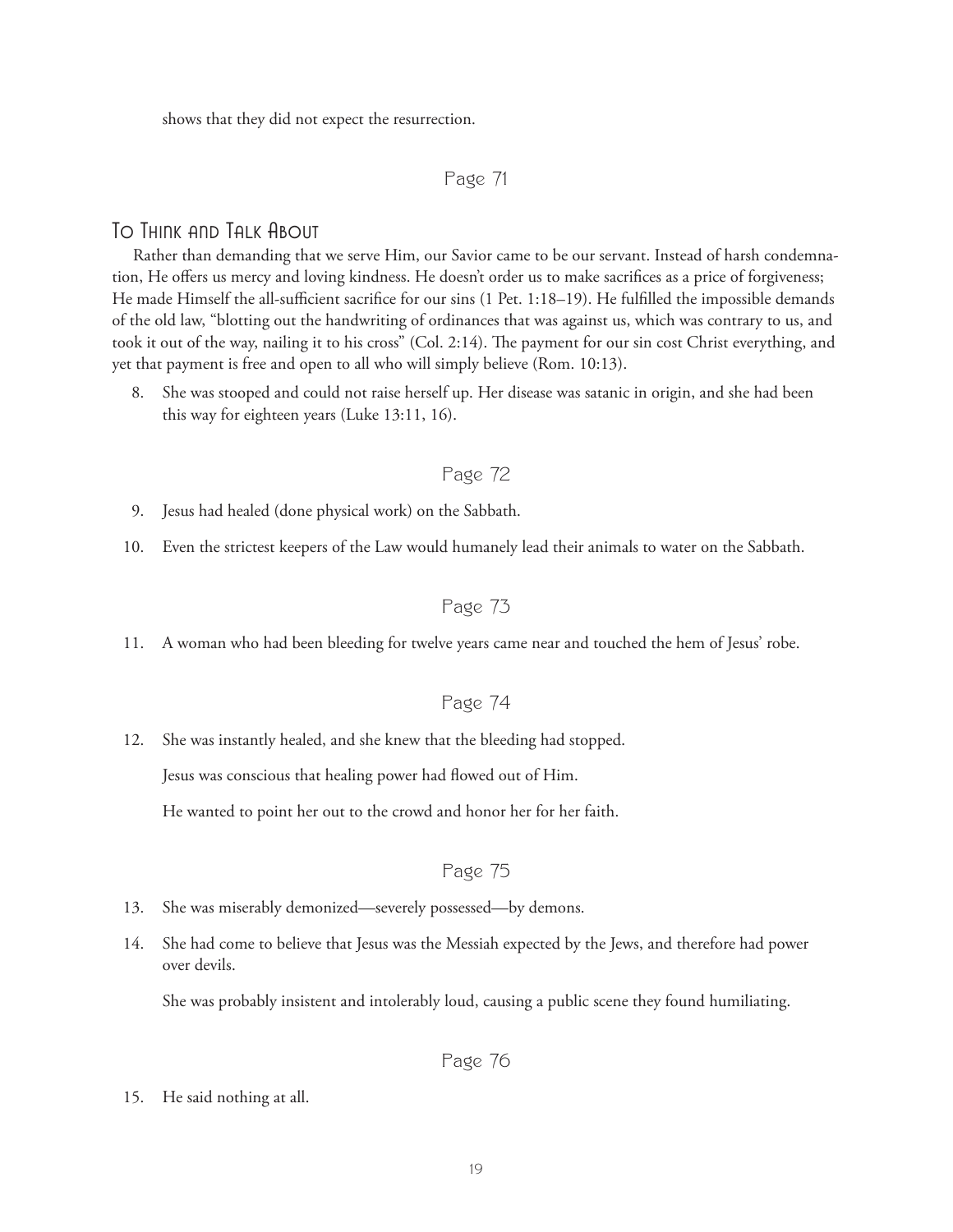She was a Gentile, not a Jew.

# Page 77

# To Think and Talk About

Our Lord is aware of our needs and willing to meet them. He always hears when we pray and always answers, though often we do not know His answer right away. The important thing is that we come to Him for help; the Lord is not so concerned about the form our prayers take. He does not require public, insistent, or even spoken requests and certainly does not expect tedious repetition in prayer. Matthew 6:5–13 gives us a model for prayer, but there is no set formula for communication with God. He answers in His will, when it is best for us.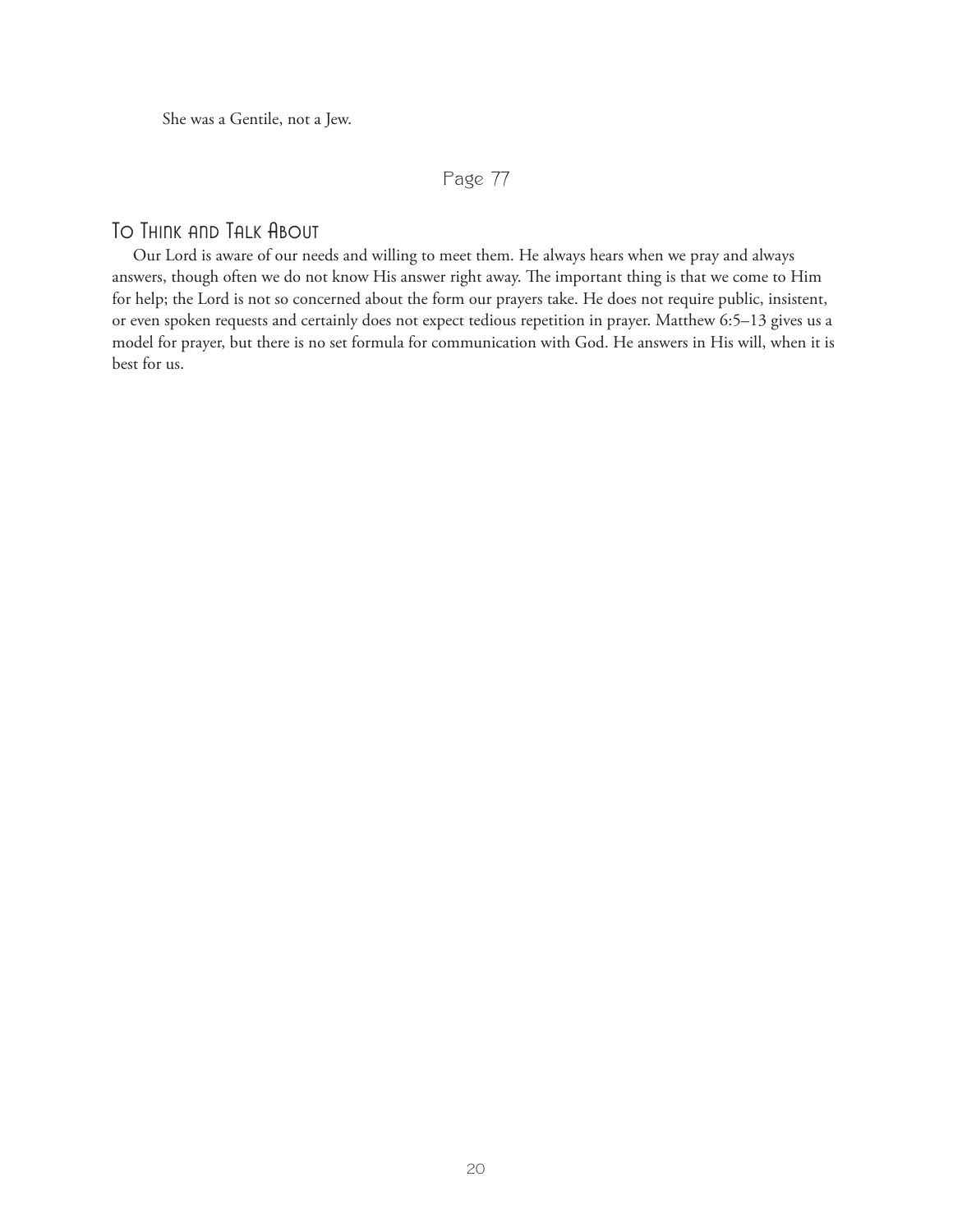# Chapter Eight Women with Sorrows—Women with Regrets

# Page 78

1. She was a widow, and the dead man was her only son.

# Page 79

2. Jesus felt compassion for the widow and told her not to weep. Then He touched the open coffin, and told the young man to rise from the dead. The young man did, and then began to talk. Speaking proved that he was truly alive. (I wonder what he said!)

### Page 80

3. They were not to be afflicted, or abused, in any way. If they cried to God for help, He promised to hear.

 Our great, strong, and fearful God promised to plead the cause of widows and fatherless children. He will make sure justice is done for them. Because they are often ill-treated, He offers them His special care and provision.

4. He promises to give us everything we need. He will protect anyone who is unjustly accused. He sits at the Father's right hand to intercede for us. Nothing in the universe can separate us from His love. In every battle, He gives us victory.

 He preserves us during trouble, distress, anguish, and persecution. He provides food and clothes. It's interesting that the Lord promises what a woman expects from a husband: love, protection, and provision. He is enough.

#### Page 81

A woman alone, especially one with children to care for, naturally has many fears. In this passage, the Lord speaks to many of those fears and pledges Himself to protect and provide for her and her children. When a husband dies or abandons his family, a woman has a marvelous opportunity to claim God's promises and prove Him true.

### To Think and Talk About

In every church—even in your own study group—there are believing women who have been bereaved of husband or child or betrayed by a man they loved. Discuss ways to make them feel welcome, included, and appreciated in the church family. List material, emotional, and social needs you can meet. But emphasize this: since only God can fully heal a broken heart, the only lasting way to help a hurting woman is to point her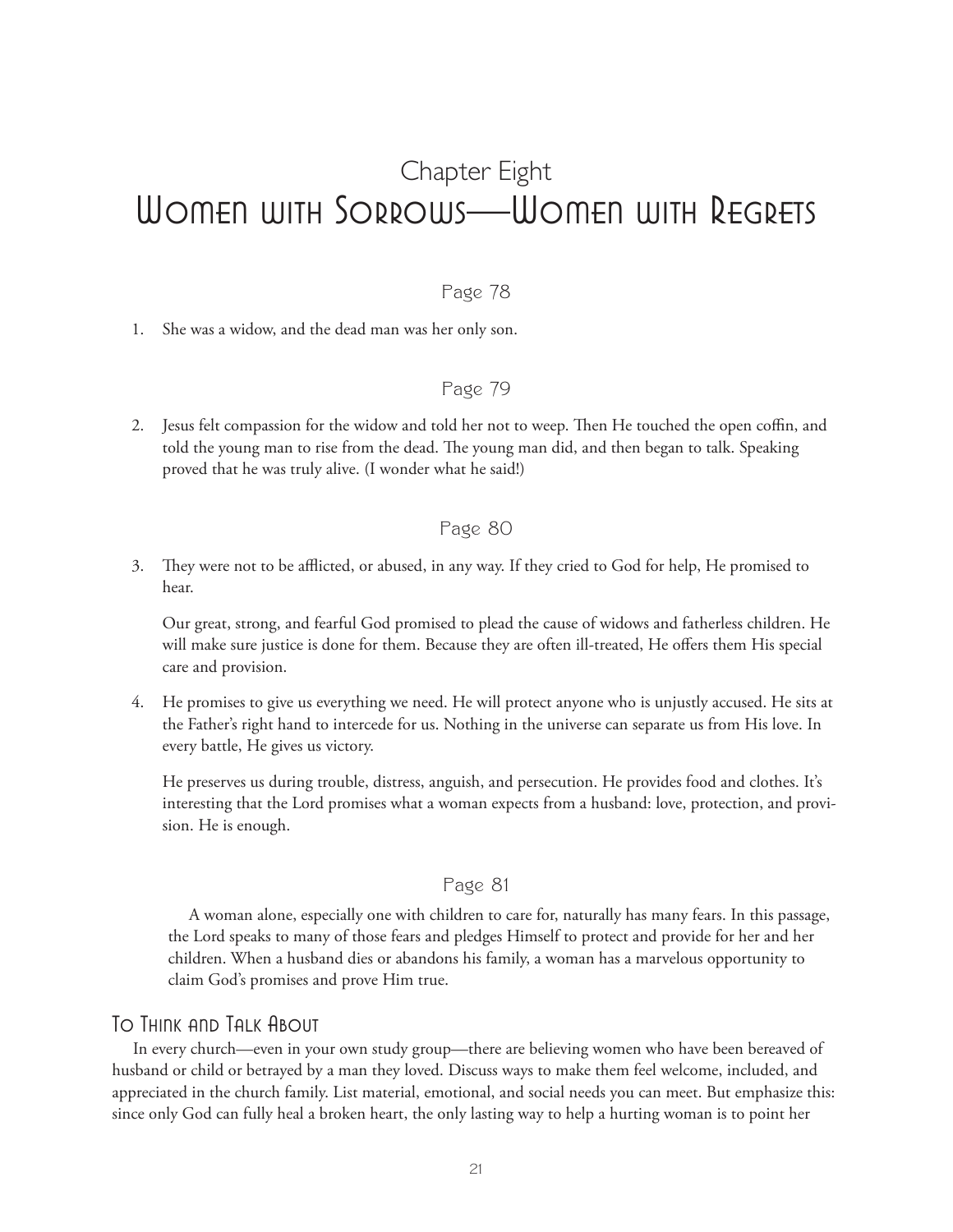to Him. He, not any human being, is her security, and He will meet all her needs. Encourage each woman to befriend a heartbroken woman who does not know Christ and to prayerfully, lovingly lead her to the One Who loves her best.

### Page 83

5. She could have been widowed five times, but that's not very likely. She could have divorced five men (yet that was difficult for women in those days). Or five men could have divorced her. That's the most probable explanation in this time and place when divorces were easily granted to husbands, even on trivial grounds.

# To Think and Talk About

Jesus clearly makes a distinction between conjugal living and marriage. Biblical marriage requires a commitment to one person for life, leaving the old family and forming a new one as we cleave to our mates and become one flesh. The laws of men—laws God tells us to obey—call for a marriage license and vows made publicly before an ordained and licensed minister or other state-recognized official as well as other witnesses. Living together is just that—living together. In God's eyes it is adultery, not marriage.

# Page 84

- 6. Soon the sacrificial system of worship would be replaced by inward ("in spirit") worship, not with outward conformity to ritual in a specific place, but with a clean heart focused on the scriptures ("in truth").
	- The new worship was not to be sacrifices made in a mountain or temple, but in hearts, "in spirit" and "in truth."

Jesus told her plainly that He was the Christ, the Messiah.

### Page 86

# To Think and Talk About

One the clearest messages of John 4 is that God can use anyone to accomplish His work—even people with sinful pasts. He seems to specialize in showing what He can do with one transformed life. Discuss illustrations from the Bible and church history, such the apostle Paul (1 Cor. 15:9–10), the Gadarene demoniac (Luke 8:26–39), and John Newton, the former slave-trader who wrote "Amazing Grace." Women may also share examples from their own experience.

7. Many feared, believed in Christ, and glorified God.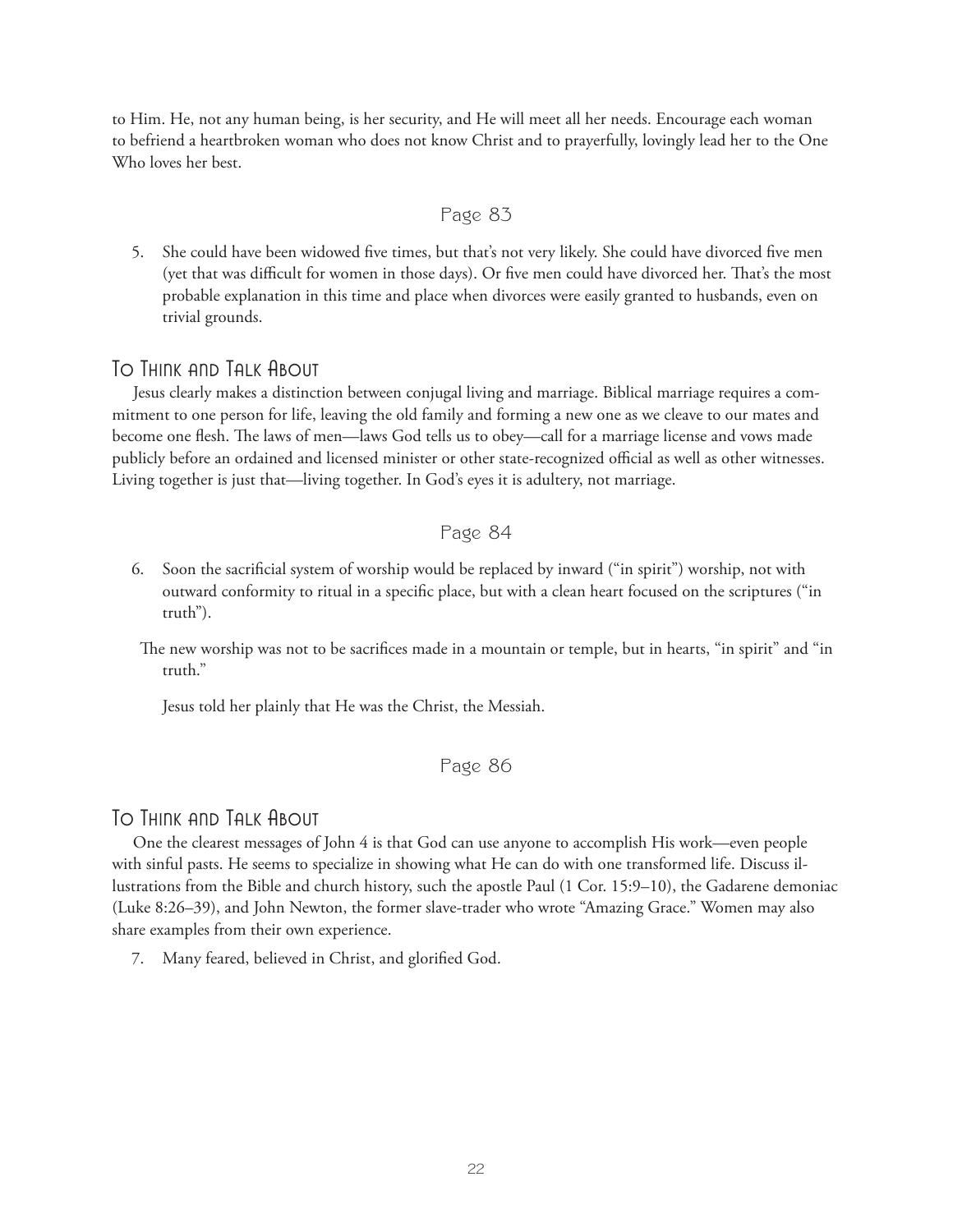# ACT THREE WOMAN IN THE CHURCH

# Chapter Nine Leaders in the Church

# Page 94

### 1. Ephesians 5:25 refers to all believers. (Compare with Eph. 5:2.)

 In 2 Corinthians, Paul was writing to an assembly of believers meeting in a specific place—a local church.

# To Think and Talk About

We become part of Christ's body when we accept Him as Savior (1 Cor. 12:27). Local churches set their own conditions for membership. Biblically, they should include both a testimony of salvation through faith in Christ and baptism (Acts 2:41, 47). But it is possible to be a baptized member of a church and yet not be saved.

2. No, the twelve were all men.

 Jesus gave them miraculous power for their ministry with divine authority to raise the dead, cast out demons, cleanse lepers, and heal the sick. They were commissioned to proclaim to the Jews the sooncoming kingdom of God.

### Page 95

3. In Matthew 16:18, Jesus calls it "my [His] church."

Peter knew that Jesus was "the Christ [the Messiah], the Son of the living God" (Matt. 16:16).

God the Father had revealed this to Peter.

### Page 96

4. As the head of the church, Christ He uses His authority to save and protect her, as a loving husband does for his wife.

The church is to be subject (subordinate, obedient) to Christ.

In love He has sacrificed Himself for her.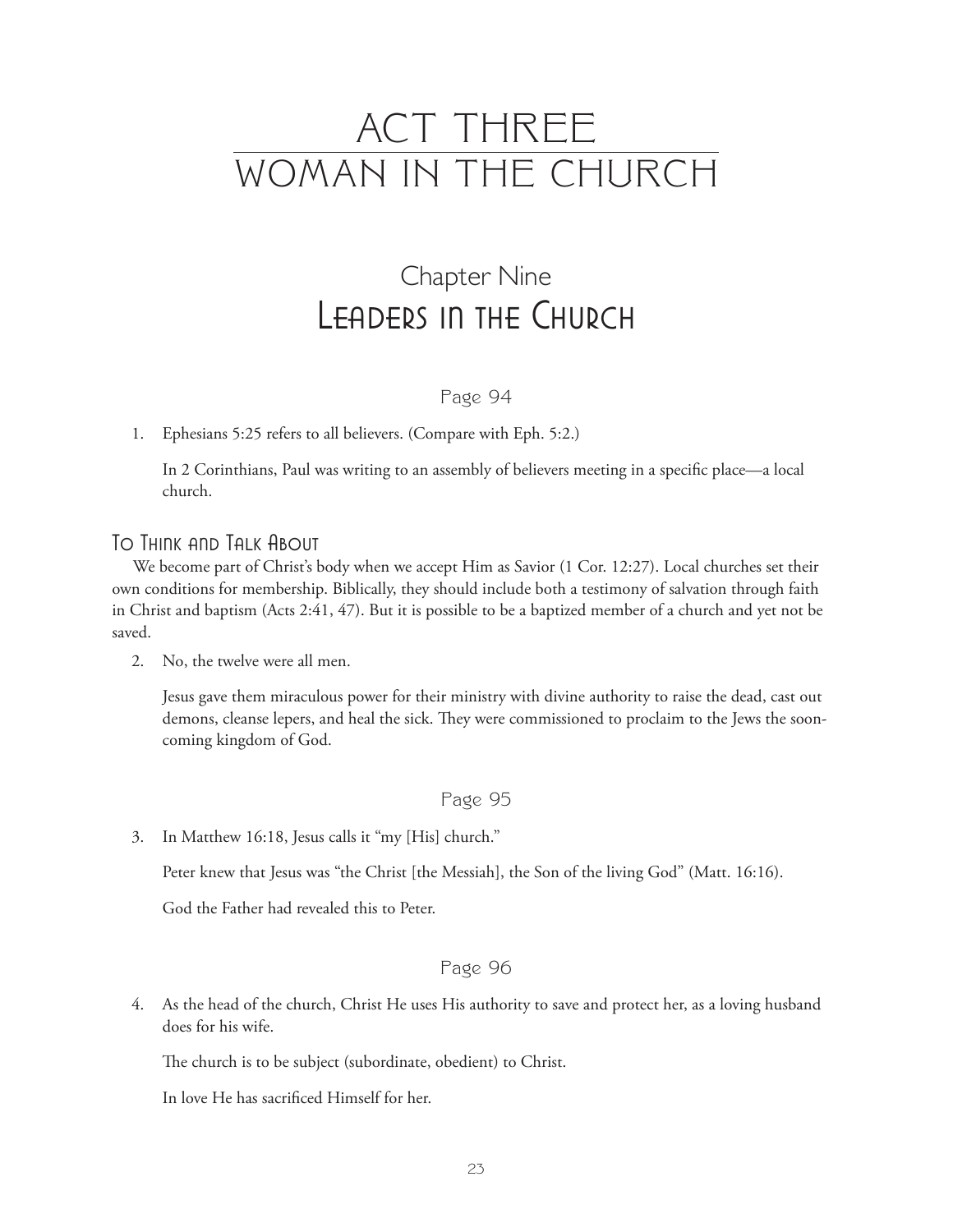Christ is causing His church to grow in holiness as He purifies her through the truth in His Word.

 He plans for her to appear in glory as His perfect bride, free from any defect and without fault or blemish.

5. The directions in scripture come from God not from man. We are responsible to know and carefully follow them.

#### Page 98

6. Like a shepherd with his sheep, a pastor is supposed to feed his people and keep guard over them willingly, not because he has to. He doesn't work for money but out of love for Christ and people.

Paul tells pastors to pay attention to overseeing and feeding their flocks.

### Page 99

7. An eternal "crown of glory" (1 Pet. 5:4).

# To Think and Talk About

3:1—a man, he

This is a good time to discuss the ways that a pastor and his family are just like everyone else—and the ways they aren't. Your pastor or pastor's wife might be willing to join you to answer questions from your study group. You can guide the discussion with questions like these: What is Sunday like for a pastor? What does he do the rest of the week? What do people expect from him and his family that they don't expect from others? Why is he a pastor? Why is he your pastor? What does he need most from his congregation? What hurts him the most? What gives him the most joy? How is a pastor's wife's life different from the lives of other women in the church?

8. These words in 1 Timothy 3 indicate that a pastor is male.

 3:2—a husband (repeated in Titus 1:6) 3:4—his 3:5—a man, his, he 3:6—he 3:7—he Deacons are also male. 3:11—they have wives 3:12—they are husbands and the heads of their homes (Eph. 5:23)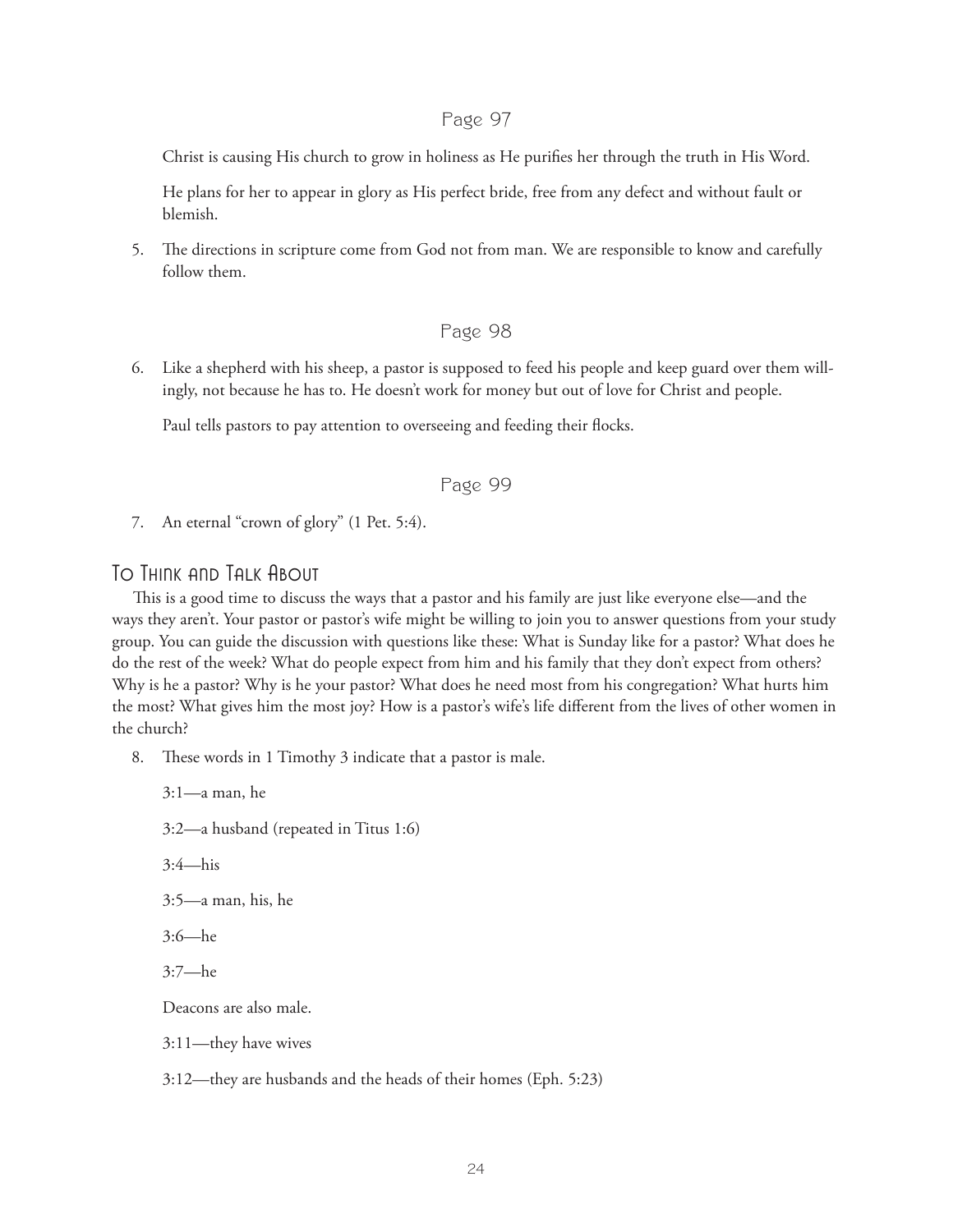No, this restriction is biblical and doesn't show disrespect for women.

- 9. This "glass ceiling" was installed by God when He inspired the writing of scripture.
- 10. Women are not to teach men in a public church gathering, but are to listen and learn instead.

### Page 101

# To Think and Talk About

There are many opportunities for women to use their spiritual gifts and natural abilities within the church. But when we disobey His clear guidelines about church leadership and/or resist or defy His principles, we dishonor Him. We misuse our gifts and forfeit His blessing. Just because we can doesn't mean we should.

Page 102

# To Think and Talk About

Biblical restrictions on what women can do in church leadership are not popular in a society that calls any limits on a woman's role gender discrimination. In response, many churches and denominations have set aside scripture and opened every church office to women. Be sure that the women in your group understand that God's Word does not change with social trends and that the church is not practicing sexual bias but obedience instead.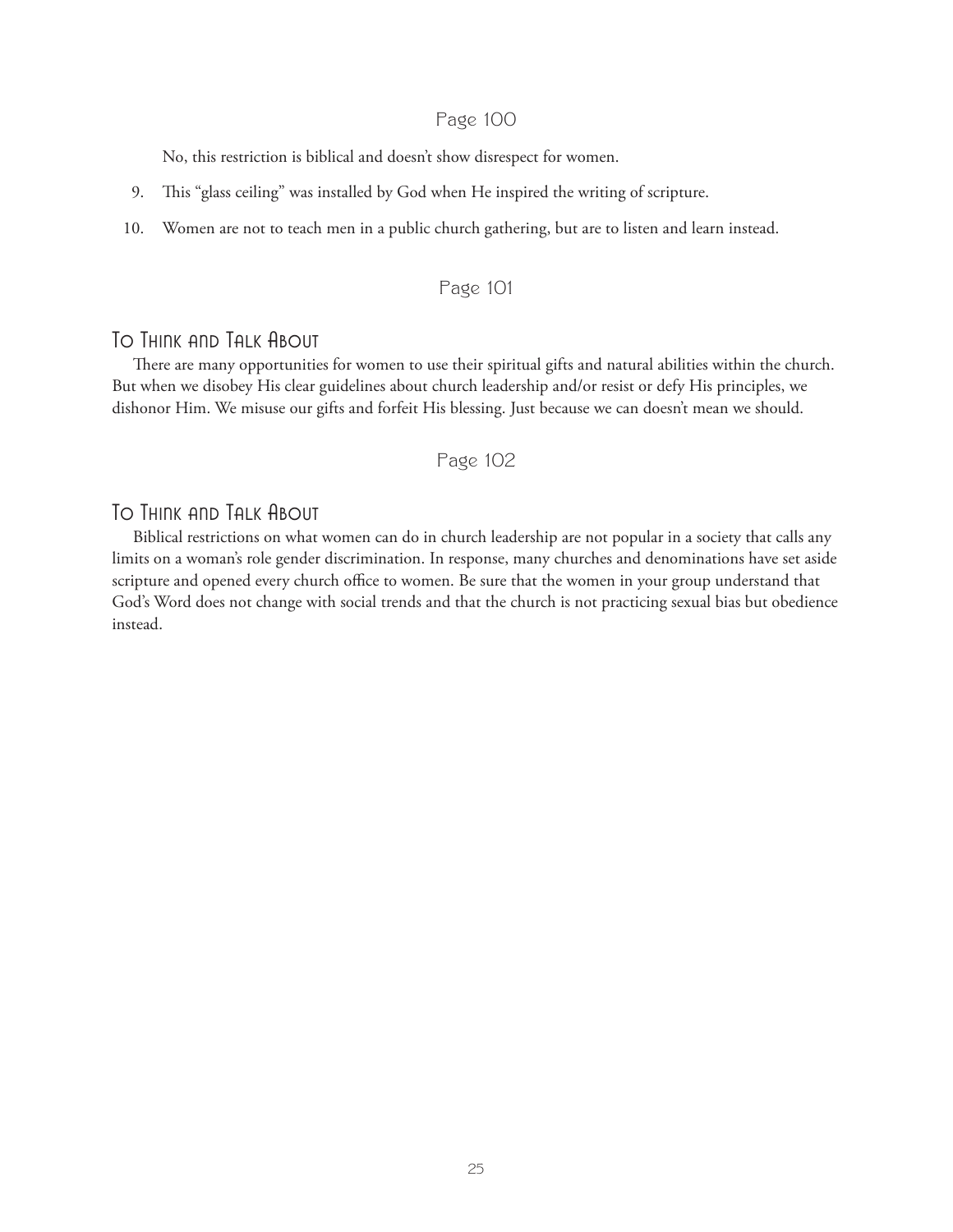# Chapter Ten Praying, Belonging, Serving

# Page 104

- 1. Peter, James, John, Andrew, Philip, Thomas, Bartholomew, Matthew, James the son of Alphaeus, Simon the Zealot, and Judas the brother of James—all the disciples except Judas Iscariot, the betrayer who was now dead.
- 2. They were earnestly praying.

# To Think and Talk About

In this epistle, Paul is giving the young pastor Timothy instructions about how to conduct church life. Since the word "men" in 1 Tim. 2:8 is not the generic word for a human being but rather a term specifically meaning "male," many believe that those who stand before the church to lead corporate prayer should be men. Praying aloud in a prayer gathering of men and women is not a scriptural issue, but different churches have different customs.

# Page 105

- 3. They were giving careful attention to correct doctrine, which would have involved studying scripture together. They spent time in fellowship. They often observed what we now call the "Lord's Supper" or "Communion." They had frequent prayer meetings and freely shared their money and possessions with each other. They worshiped in the temple and ate together daily. They did all this with joy and unity, praising God. And every day, their numbers grew as others were saved. A unified, unselfish, happy group of believers is attractive to the lost.
- 4. Both men and women were imprisoned for their faith in Christ.

# Page 106

- 5. Paul asked the church to receive her as a true believer and servant of the Lord and to assist her with whatever business she had in Rome, because she had been a helper or assistant to many, including Paul. Every church needs women working along with the deacons to assist the pastor in practical ways, leaving him free to study, pray, and shepherd the flock.
- 6. Women often care for babies during services and teach the Bible to other children. Many of us have clerical, secretarial, and financial duties that call for confidentiality and discretion. We are trusted to counsel, teach, lead choirs, and handle benevolence ministries. We communicate with missionaries and direct projects that meet their needs.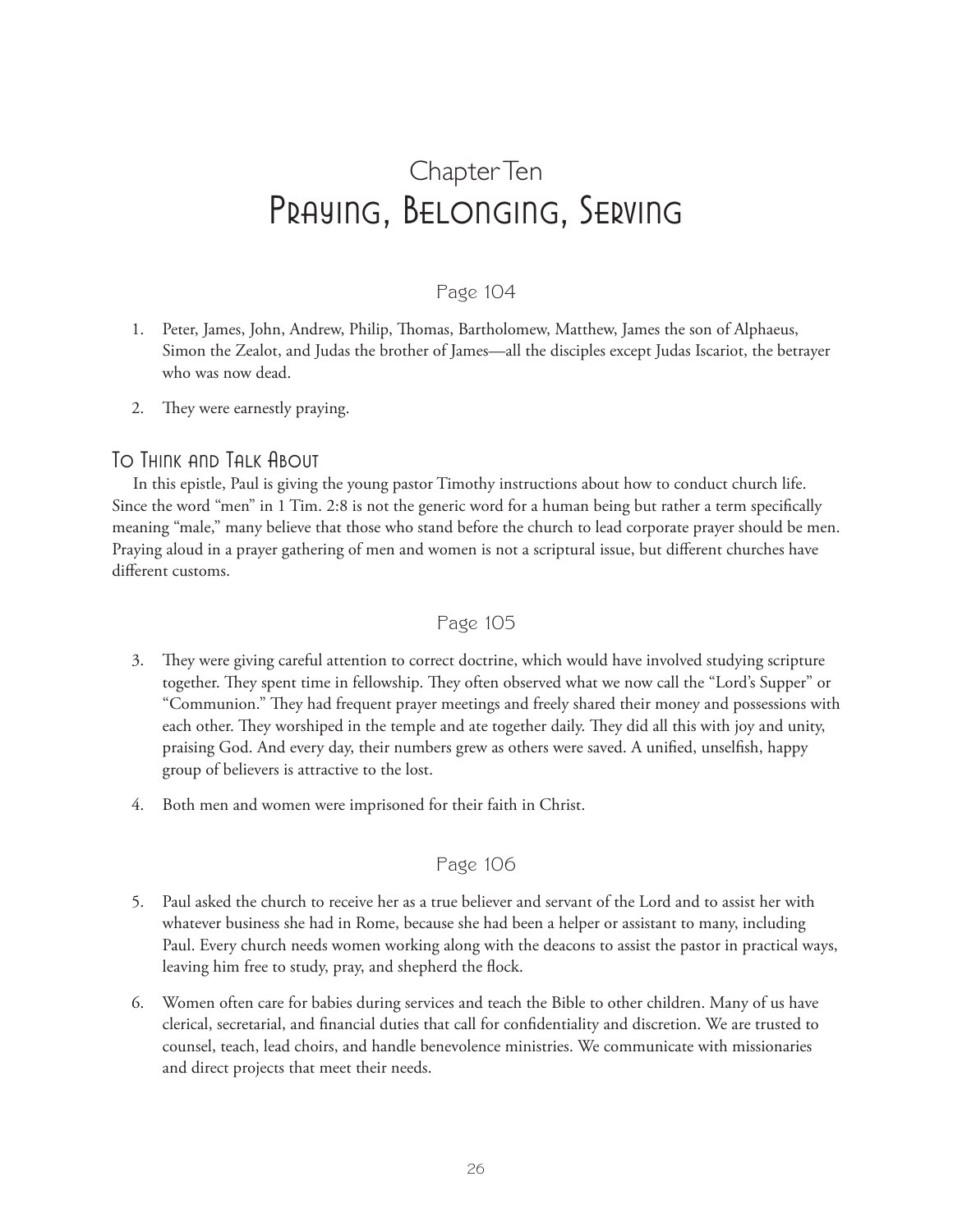- 7. Women may mention cleaning and decorating the church building, beautifying its grounds, cooking for church events, providing housing and hospitality to church guests, along with the energy needed for caring for babies in the nursery and teaching other children.
- 8. She must have offered him maternal care, and he thought of her as his mother in a figurative sense. In the spiritual family of a church, some women seem to instinctively play this role, offering the rest of us their tender, loving care.
- 9. Church mothers and grandmothers are precious in a church body. They are huggers and comforters. They notice needs and enjoy meeting them. Think of ways to show them appreciation for their special place in your church.

# Page 108

- 10. They fed, clothed, and educated children (probably including children who were not their own). They opened their homes to believers who were traveling. They washed the saints' feet (literally washed them, or did other acts of kindness). They visited the sick and helped people in trouble. They did every good deed they could do.
- 11. Dorcas did many good deeds and kind acts, including sewing outer and inner garments for widows.

### Page 109

12. Every evangelistic effort is open to women. Talk about the ways your church is reaching the lost with the gospel and ask the women in your group to commit themselves to faithfully taking part in at least one of them, in addition to their personal soulwinning efforts.

# To Think and Talk About

Most women are more comfortable nurturing than confronting. Sharing with a sinner the need of a Savior takes us a bit outside that comfort zone. But we are also uniquely gifted for evangelism. Emotionally intuitive and spiritually perceptive, we find it easy to communicate about matters of the heart. We notice and enjoy meeting others' needs, and we hold in our hands what everyone needs most—salvation from sin and eternal life. Our natural instinct to love others ought to give us a desire to introduce our unsaved friends to the One Who loves them most. It's important for us to go beyond simple and practical modes of ministry support within our churches and enlarge our vision to see the lost outside the church walls.

# Page 110

13. A large prayer meeting was being held in her home.

 Lydia was among the women praying by the river when Paul and his company arrived to evangelize Philippi. This businesswoman and her family believed and were baptized, and she offered her home as a place for the travelers to live. After Paul and Silas were released from prison, they returned to her home.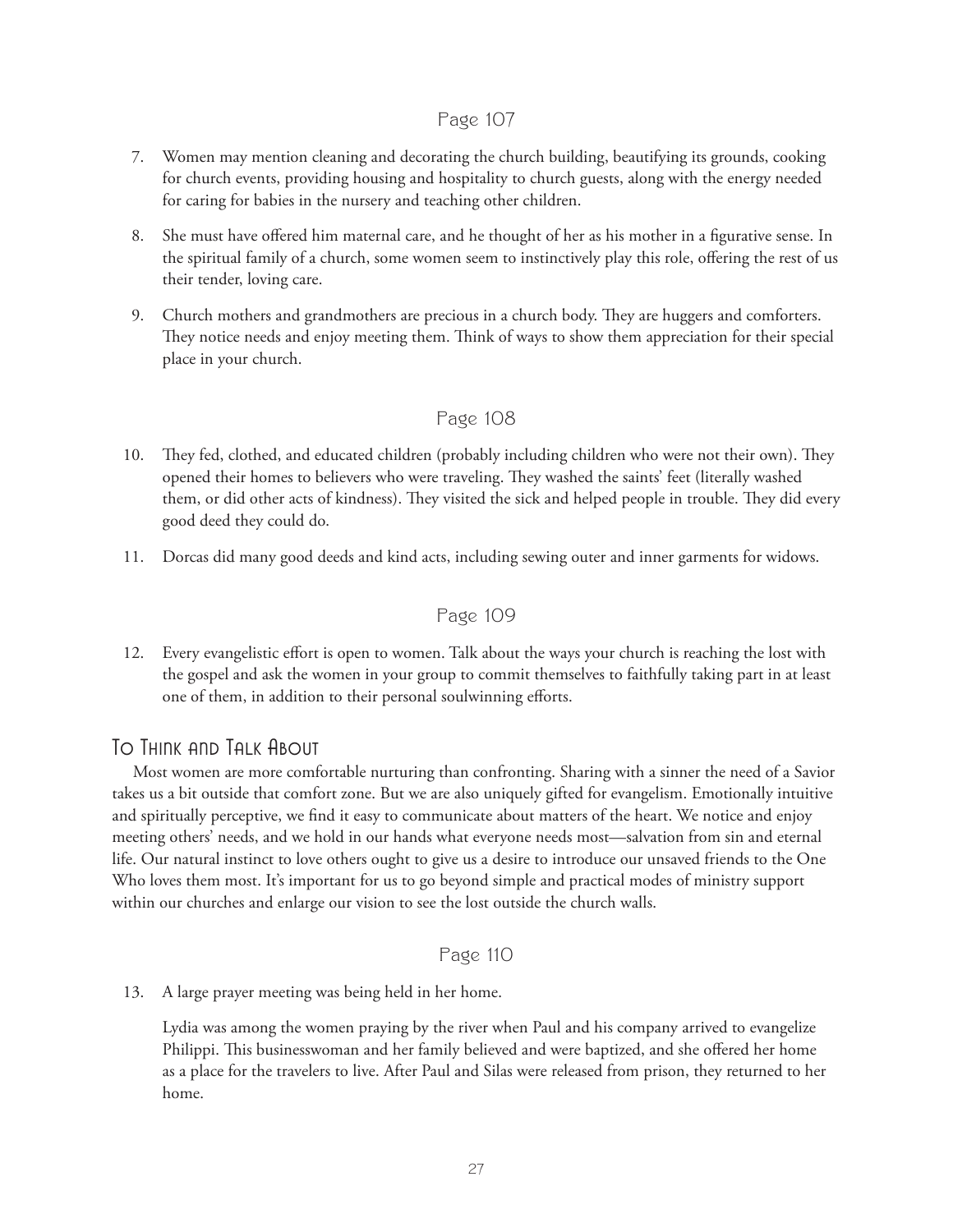# To Think and Talk About

The early church met in homes for worship, prayer, and meals, and homes were secure places for believers to sleep when they were traveling. Now that we have church buildings, restaurants, and safe hotels, hospitality at home is much less common than it used to be, so it's much more special. Opening your home means opening your life and letting others into your world. It is a symbolic way of welcoming people to be part of your family. It communicates warmth, kindness, and love.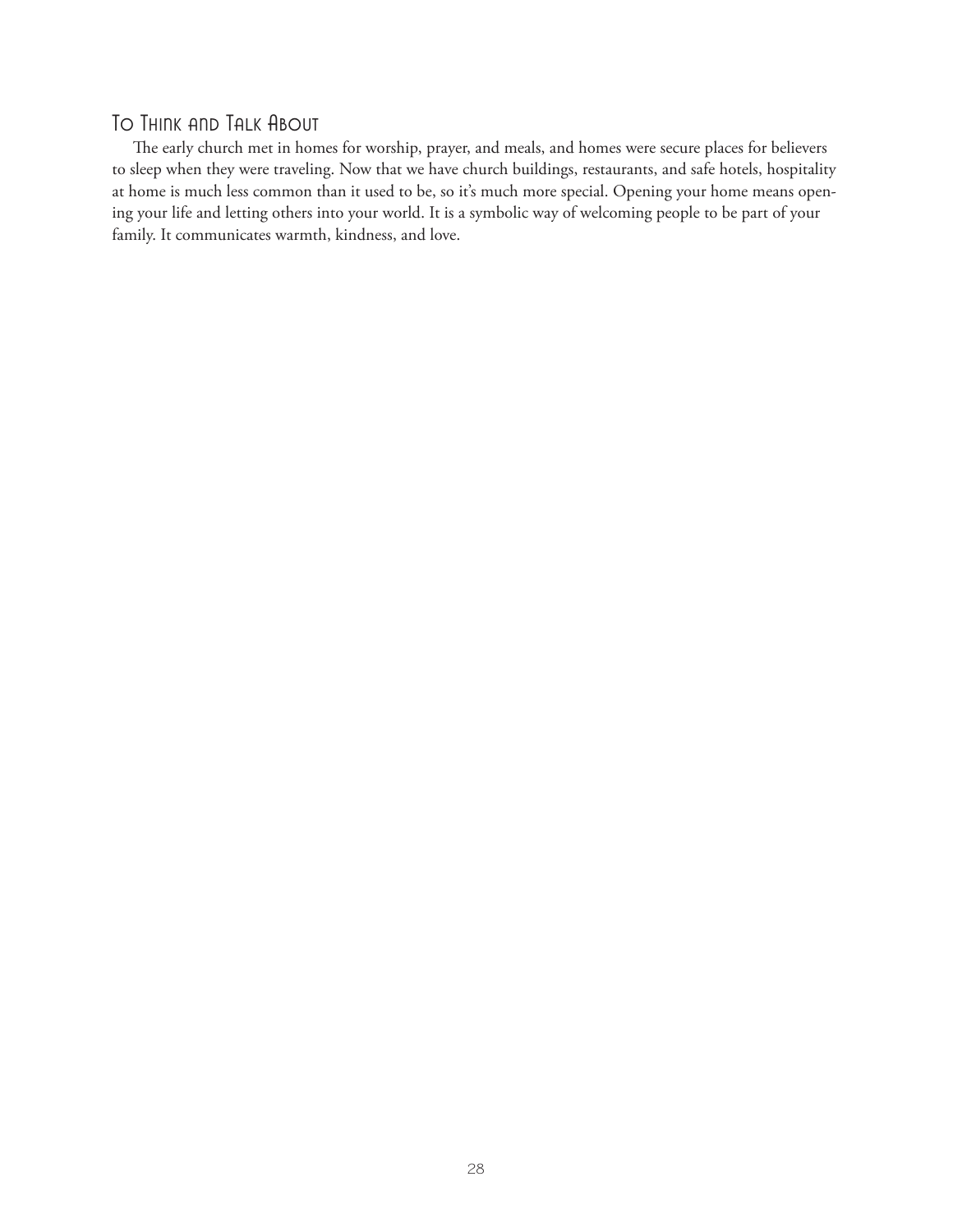# Chapter Eleven Learning, Sharing, Living

## Page 112

1. The Bereans were ready and willing to hear the apostles' teaching, and they carefully examined the scriptures to be sure that what they were being taught was true. Many honorable Greek women (women from noble families) were among this group.

#### Page 113

2. Older women are to teach the younger ones. The word *older* probably meant women past their childbearing and child-rearing years. They were serious about living a God-pleasing life. They were not slanderers (i.e., those who insult other people or smear their reputations through gossip), not enslaved to alcohol, able to teach younger women by words and example.

#### Page 114

 Older women are supposed to teach younger ones to be serious-minded (focusing life on what is important), to love their husbands and children, to be discreet (temperate and self-controlled), chaste (pure), good homemakers (keeping house with excellence), good, and submissive to their husbands. Even first-century women needed to be taught these things, since radical feminism was around even then.

 The purpose is that God's Word not be blasphemed, that the world will have no cause to despise the gospel because of the way we live.

### Page 115

### To Think and Talk About

Women are perceptive about each other's needs. When you notice an overwhelmed young wife or mother or see that she is struggling, start by praying for (and with) her, and then make a gentle offer of help, maybe with babysitting or meals. You can simply ask, "How are you doing? How can I help you? Can I do something to lighten your load?" As she begins to think of you as a friend, she will likely open her heart to your counsel. If you're one of the stressed-out younger ones, ask the Lord to show you which woman in your circle of friends is a good example, able to give godly counsel, and ask her your questions. If women within the church don't model godliness and teach each other, the world will fill the void, and younger women will follow un-Biblical counsel and examples.